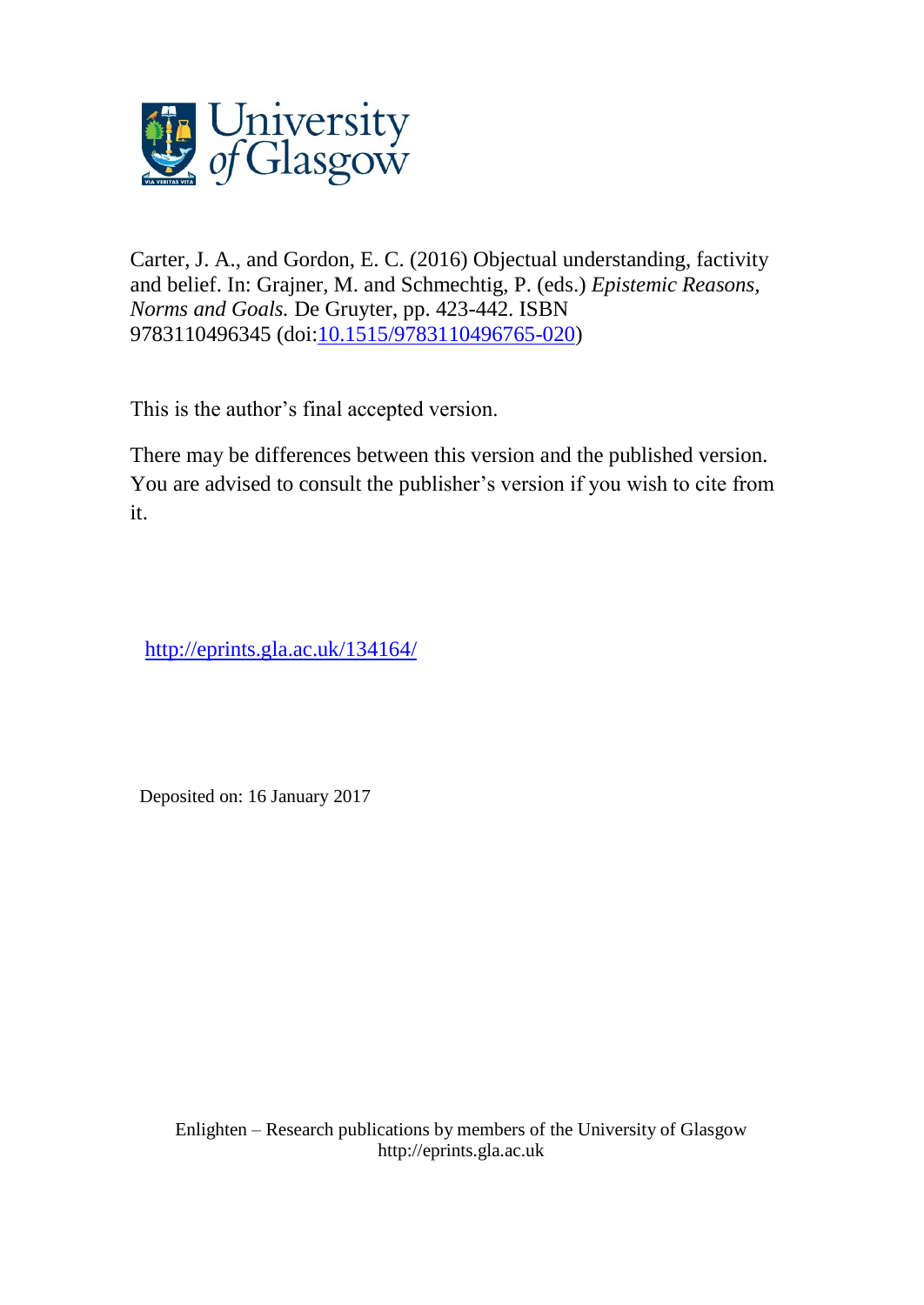# J. Adam Carter and Emma C. Gordon Objectual Understanding, Factivity and Belief

# 1. Introduction

Objectual understanding—viz., the sort of understanding one has when one understands a subject matter or body of information—is often thought to be *factive*, in a way that (for example) mere coherent delusions are not. In short, understanding a subject matter demands we have at least some true beliefs about the subject matter in question<sup>1</sup>. That being said, it is ubiquitous to claim that we understand some false subject matters or theories. For example, most high-school students have some understanding of Ptolemy's earth-centred view of the universe, even though the Ptolemaic view is premised on a false conception of what revolves around what. One very natural way to reconcile the kind of factivity demanded of understanding with the datum that we can plausibly count as understanding false theories, models or subject matters is to point out a relevant fact about the way we regard ourselves as understanding (for instance) the Ptolemaic view: we understand it as false, which is to say, we see how the view holds together while at the same time appreciating that the view does not accurately represent what it purports to.

After outlining a rationale for this kind of reply with reference to a particular —and we suggest, very plausible—model on which to think of objectual understanding as factive, our primary aim in the paper is to engage with the comparatively more complicated issue of what objectual understanding demands in the inverse sort of case. Specifically, our focus will be cases where the central claims of the theory itself are true, an individual sees how the theory fits together (in a way that would ordinarily suffice for understanding), and yet does not appreciate the theory's central claims as true. For example, should we regard Lackey's (2007) 'Creationist Teacher' as understanding evolution, even though she does not, given her religious convictions, believe it? We think this question raises a range of important and unexplored questions about the relationship between understanding, factivity and belief. Our aim will be to diagnose this case in a

<sup>1</sup> The term 'objectual understanding' owes to Kvanvig (2003), who distinguishes objectual understanding from understanding-why (where the complement clause is a proposition–viz.., 'S understands why  $p$ ), and propositional understanding (e.g. S understands that  $p$ ).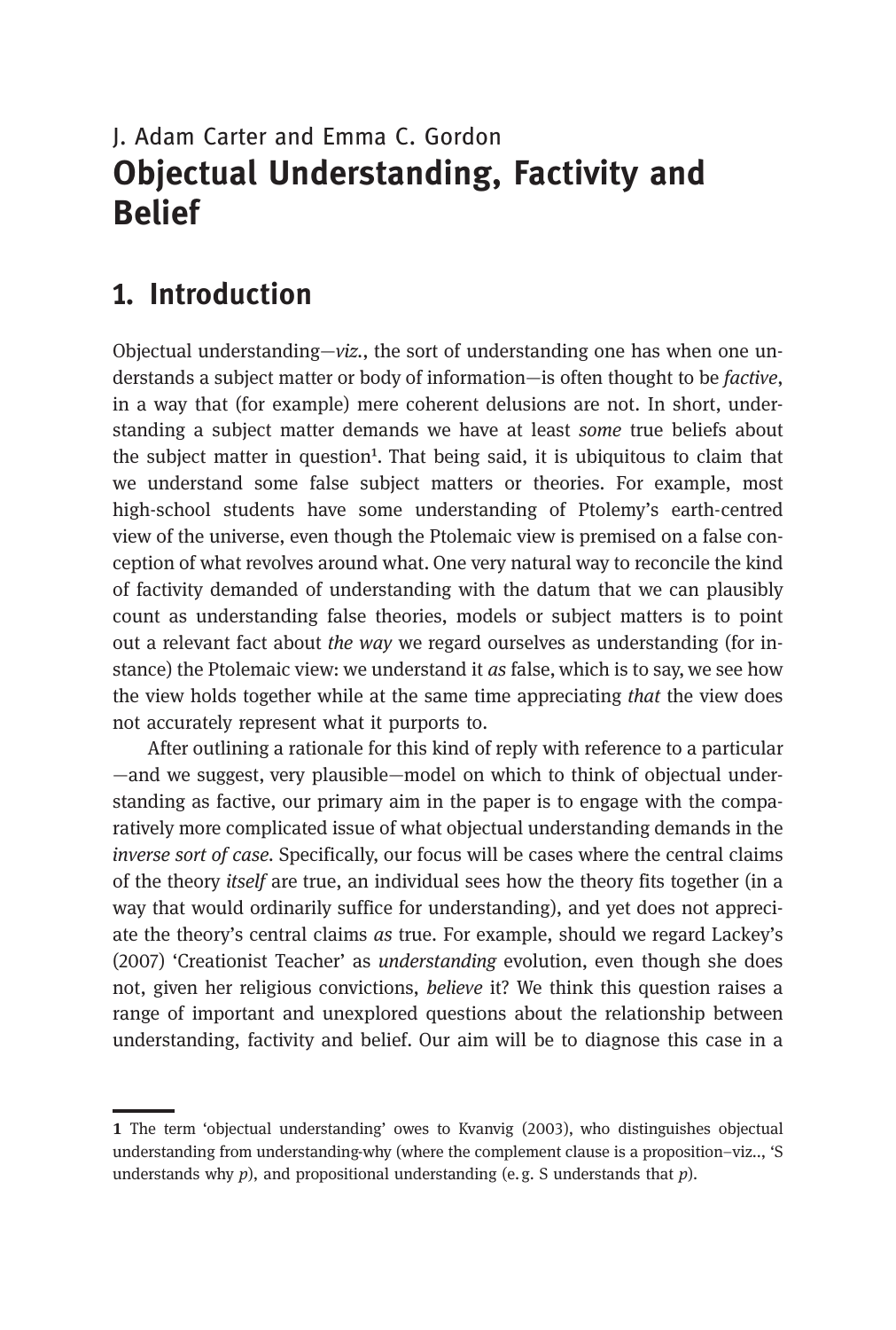principled way, and in doing so, to make some progress toward appreciating what objectual understanding demands of us.

Here is the plan. §2 outlines and motivates a plausible working model—moderate factivity—for characterising the sense in which objectual understanding should be regarded as factive. §3 shows how the datum that we can understand false theories can, despite initial suggestions to the contrary, be assimilated straightforwardly within the moderate factivity model. §4 highlights how the in*verse* kind of case to that explored in  $\S3 - viz$ , a variant of Lackey's creationist teacher case—poses special problems for moderate factivity.With reference to recent work on moral understanding by Hills (2009), §5 proposes a solution to the problem, and §6 attempts to diagnose why it is that we might originally have been led to draw the wrong conclusion.

## 2. Objectual Understanding and Factivity

It is generally assumed that propositional knowledge is factive (cf. Hazlett (2010)) in the sense that S fails to know that p if p is false. However, there is more room for disagreement about whether objectual understanding is factive, where the object of objectual understanding is not a proposition, but rather, is (or can be treated as) a body of information (e. g. S understands Australian rules football; S understands organic chemistry)<sup>2</sup>. While it seems sensible to suppose that some kind of factivity constraint would feature as a necessary condition on objectual understanding, we might wonder just how strong a link there must be between the beliefs an agent has about subject matter  $\varphi$  and the propositions that are true of  $\varphi$ . We shall briefly explore three different strengths that a factivity constraint on objectual understanding might take, and in the course of doing so will make a case for thinking the moderate of the three models is far and away the most plausible<sup>3</sup>. The relevance of motivating moderate factivity will be to contextualise the puzzles raised in the next two sections, which are perplexing only in so far as they seem to suggest that moderate factivity would (counterintuitively) have to be rejected.

On one end of the factivity spectrum, we can imagine a maximally inclusive account—call this 'weak factivity'—according to which one can count as understanding a subject matter  $\varphi$  even if *none* of one's beliefs about  $\varphi$  are true. Zagzebski (2001) is tacitly committed to this proposal in virtue of allowing that at

<sup>2</sup> See Kvanvig (2003, chapter 8) for discussion.

<sup>3</sup> See Gordon (forthcoming) for a fuller discussion of this topic.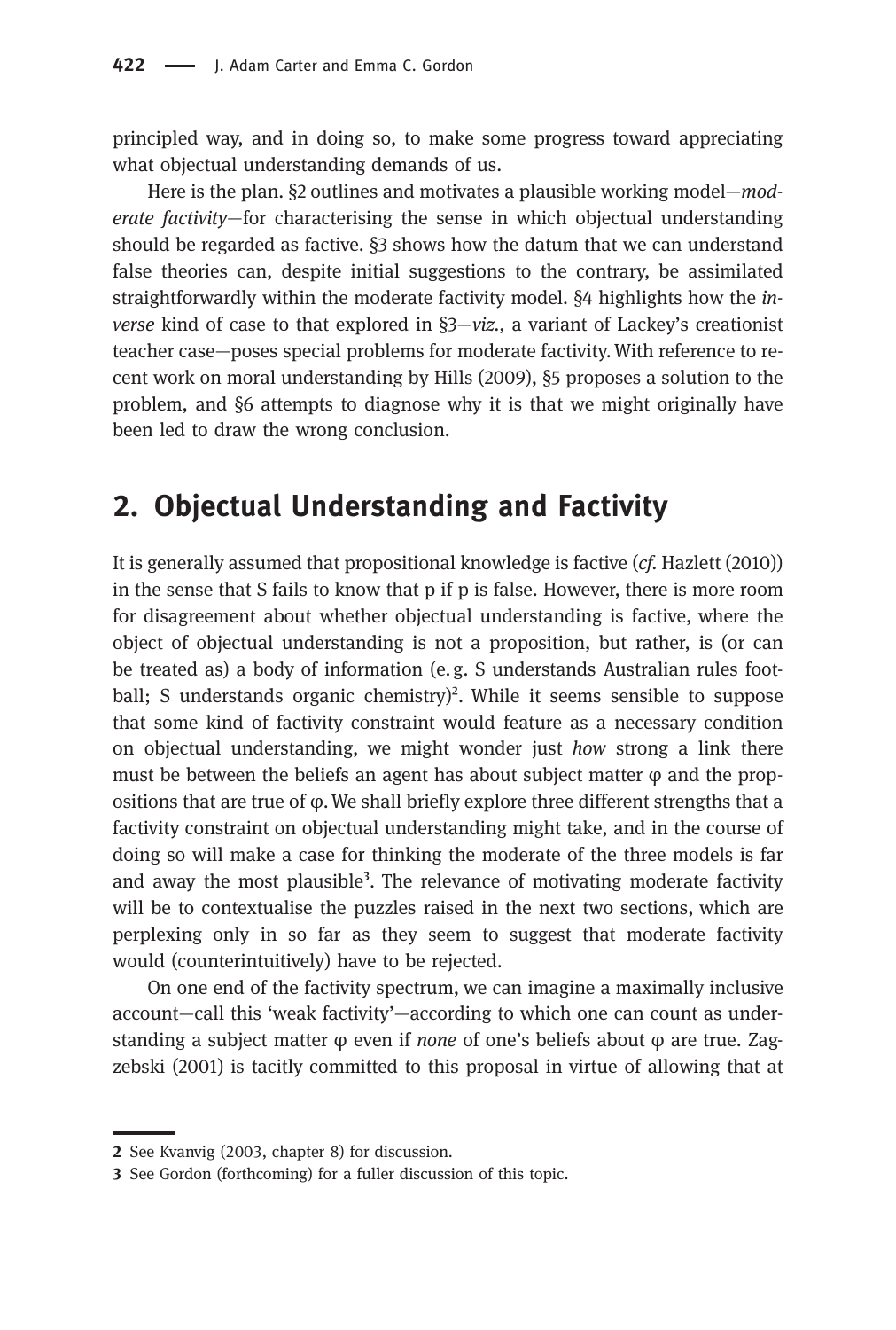least some cases of understanding do not require any true beliefs; similarly, Elgin (2007), in discussing the role the ideal gas law plays in the acquisition of scientific understanding, allows that at least some items of understanding might be (entirely) non-factive.

There are, we want to emphasise, several very serious problems with this type of view. For one thing, this kind of proposal lacks (entirely) the resources to explain certain elements of our linguistic practices of attributing understanding. For one thing, the weak view has trouble explaining why individuals take facts to be relevant at all to adjudicating disagreements about understanding. For example, if A attributes understanding of quantum mechanics to B, and C believes that the books B has read on quantum mechanics were in fact sham books with false information, C will be inclined to disagree with A's attribution of understanding to B. However, if understanding is compatible with all false beliefs, as the weak view under consideration suggests, this disagreement would make no sense. Relatedly, the weak view can't account for our willingness to retract former attributions of understanding, as when we find out that some of our φ-beliefs were false. Even more, and perhaps most problematically, the weak view allows cases of internally coherent delusions (e.g. made up stories that fit together) to count as cases of understanding, no matter how wide the cognitive gap between truths about  $\varphi$  and the delusional agent's beliefs about  $\varphi^4$ .

More generally, in light of these consequences, a weak, non-factive account seems out of step with the common intuition that understanding is an especially valuable cognitive achievement<sup>5</sup>. For example, as Kvanvig (2003, 206) points out, 'we have an ordinary conception that understanding is a milestone to be achieved by long and sustained efforts at knowledge acquisition' (see e.g.Whitcomb 2012 for agreement, who observes that understanding is often thought of a "higher" epistemic good)<sup>6</sup>.

In response to the apparent failings of the weak view, we might instead move entirely in the opposite direction and embrace a maximally strong view of objec-

<sup>4</sup> It's also worth noting that such a weak factivity constraint allows two people who deny all of each other's beliefs about some subject matter X might nevertheless be attributed an equally good understanding of the subject matter in question.

<sup>5</sup> See Pritchard (2014) and Carter & Pritchard (2014; 2015) for discussion.

Perhaps part of the potential draw of a weak factivity constraint on understanding might be explained by the fact that there is are closely related epistemic states that (while similar to understanding) does not involve a factivity constraint. The primary example might be intelligibility  $(Riggs, 2003)$  or subjective understanding  $(Grimm, 2011)$ , which merely requires a grasp of connections between a coherent group of beliefs and lacks a need for truth. We consider this point in more detail in §6.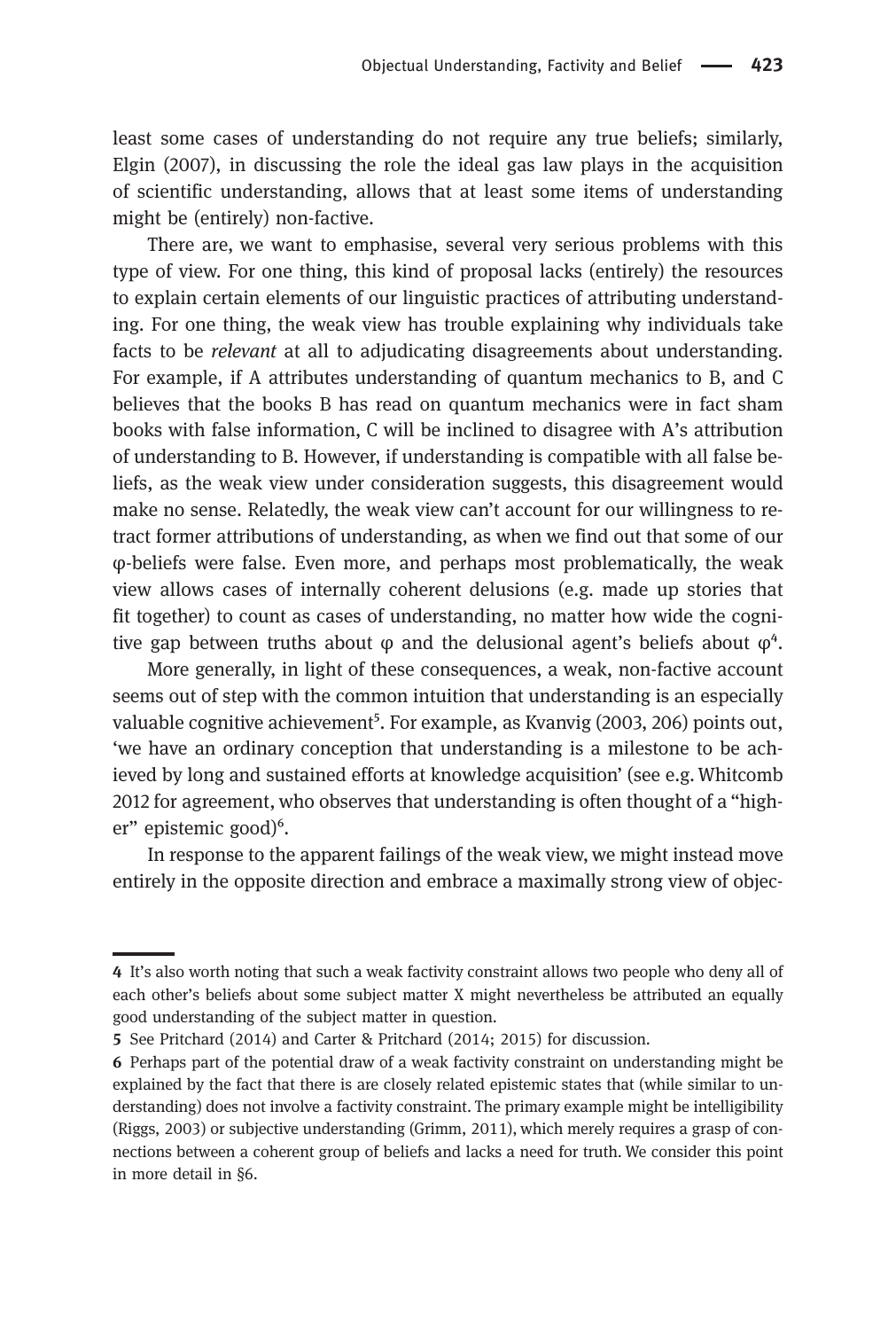tual understanding's factivity—one on which understanding  $\varphi$  requires that all of one's beliefs about φ be true—and as such tolerates no false beliefs on the subject matter in question. This approach has two advantages over the non-factive account: firstly, it accounts for the apparent epistemic desirability of understanding (e.g. understanding would certainly be epistemically valuable if permitted no error) and, secondly, a strictly factive view could easily explain disagreement and retraction data in the kinds of cases considered. Problematically, though, the strong view renders understanding very rare indeed. Experts who merely happen to have one false belief about a minor area of their subject fail to count as understanding on a strictly factive view. Even if such a view can explain some cases of disagreement and retraction better than the non-factive view, the strictly factive view does not square more generally with our practices of attributing understanding, as we are generally happy to attribute understanding of a subject matter  $\varphi$  to individuals who have some false beliefs about  $\varphi$ ; this is reflected in our tendency to view understanding as a matter of *degree*, with some agents having poorer understanding of a subject that others (who nonetheless we also think of as having understanding).

Consequently, it seems like we should reject either of these extremes and embrace something in between—a moderate factivity constraint. After all, we have seen that not every belief relevant to an agent's understanding of  $\varphi$ needs to be true, even though there are obviously cases in which false beliefs about φ will undermine a potential case of understanding. Kvanvig (2003; 2009) advocates this type of position (as does Wilkenfeld (2015), under the name 'quasi-factivity''). On Kvanvig's view, one can understand subject matter φ provided all of one's *central beliefs* about  $φ$  are true, thereby leaving room for degrees of understanding and for attributions of understanding when the agent has false peripheral beliefs (without leaving so much room that internally consistent delusions creep in as cases of understanding, as they would on the weak factivity constraint at the beginning of this section). Of course, a moderate factivity constraint invites a range of interesting further questions, which remain underexplored. In particular, we might ask what it is in virtue of which a belief should attain the status of a 'central belief.' Similarly, a plausible substantive moderate factivity account will need to have some principled way to distinguish peripheral beliefs from central beliefs as well as from beliefs which fall outside the subject matter in question entirely. It is beyond the scope of what we can do

<sup>7</sup> Wilkenfeld (2015) defends what he calls 'The Contextual Quasi-Factivity (CQF) of objectual understanding' according to which one understands object o only if one's central beliefs about o are true, where a belief's centrality is pragmatically determined.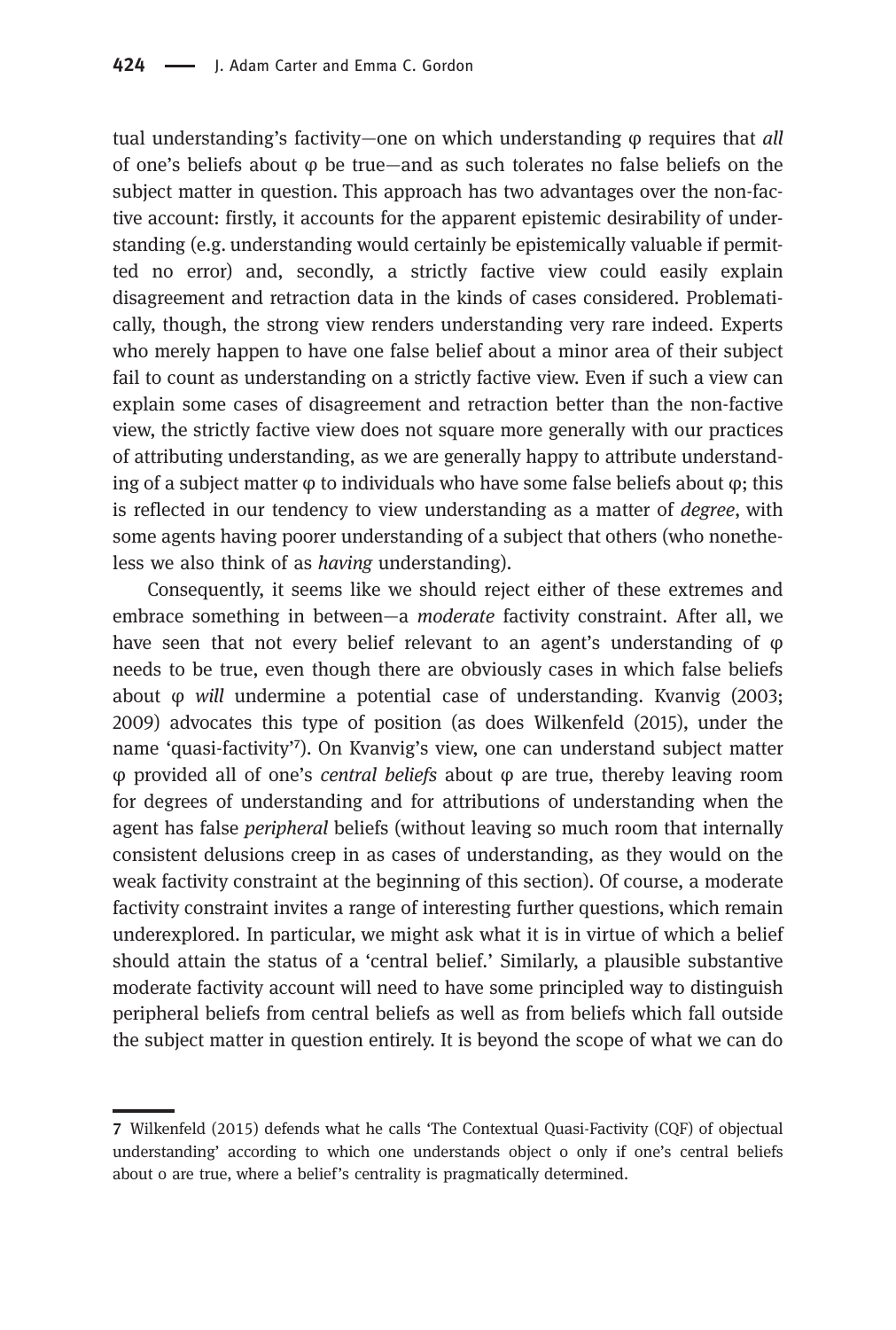here to answer these more specific questions about how a moderate factivity view would go. Our aim in this section is rather to show that something like the moderate view (suitably embellished) will surely be a necessary condition on understanding.

# 3. False Theories and Moderate Factivity

Consider the following two cases.

GEOCENTRISM: Helena, along with the other students in her Astronomy class, learns about Ptolemy's geocentric model of the cosmos, according to which the planet Earth is the orbital centre of the solar system—that around which other stars and planets revolved. Moved by the model's simplicity and elegance, Helena goes above and beyond, reading the entire *Almagsest* and laboriously drawing out maps of the Ptolemaic epicycles of the planets. On the exam, Helena gets a perfect score.

WESTEROS: Having read (10 times) each of George R.R. Martin's books in the A Song of Fire and Ice series, Mark has a deep and extensive appreciation of the inter-familial dynamics of the leading families of Westeros, their lineage and the more general geopolitical climate within which each family is vying for control of the Iron Throne of the Seven Kingdoms.

On the face of things, it would seem as though GEOCENTRISM and WESTEROS are going to pose some obvious problems for a proponent of the kind of moderate factivity account put forward in the previous section. This is for the reason that it looks very much like:

- (i) both GEOCENTRISM and WESTEROS are cases where genuine objectual understanding is present; and yet,
- (ii) in light of the falsehood of the central propositions constituting each subject matter, moderate factivity is satisfied in neither case.

In support of claim (i), consider that that it would be very odd to simply deny that Helena actually understands Ptolemy's geocentrism or that Mark understands the geopolitics of Westeros given that, by most any standard of assessment, each has not merely become acquainted with, but has mastered, the subject matter in question. By attributing understanding, rather than something less, in these cases, we are able to mark an important kind of cognitive achieve-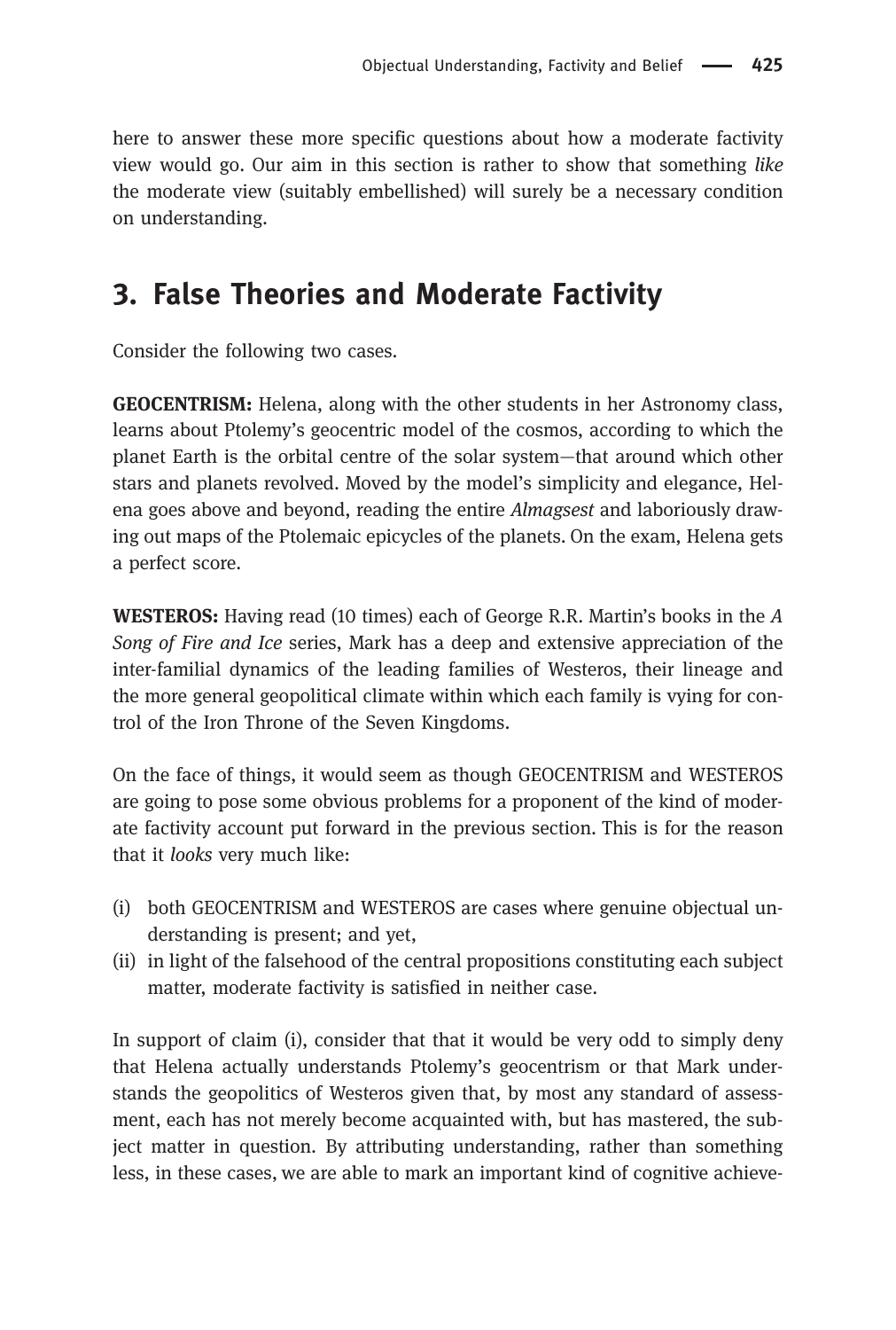ment that Helena and Mark have attained but which is not attained by individuals who (unlike Helena and Mark) merely memorised bits of the relevant subject matter without seeing how the pieces fit together (e. g. as might one who, in WESTEROS, learns that the Starks don't trust the Lannisters and commits this to memory, but has no conception of why this is so). Nor for that matter is this cognitive achievement attained by individuals who have mere coherent delusions about the subject matter in question (e. g. as might one who, in GEOCENTRISM, believes the Ptolemaic view postulates the moon, rather than the earth, as the orbital centre of all celestial bodies, and then forms an elaborate, coherent but misguided picture around this false 'moon-centric' belief). So biting the bullet and denying (i) doesn't look like a very promising way out.

Likewise, there is strong *prima facie* support for (ii). After all, with respect to GEOCENTRISM, Ptolemy's view is almost entirely false—certainly, the central claims underwriting the Ptolemaic model are false (e. g. the claim that the earth does not move). Meanwhile, in WESTEROS, unqualified geopolitical claims about the place are categorically false because Westeros does not exist. It looks very much like the propositions which Mark pieces together in such sophistication are propositions of the form 'The Lannisters did X' and 'The Starks did Y', and these are, strictly speaking, false propositions, given that there were no Lannisters and there were no Starks.

Obviously, if (i) and (ii) really are true, then it simply follows that moderate factivity cannot, despite what was suggested in the previous section, capture a plausible necessary condition on understanding. And so it looks initially like GE-OCENTRISM and WESTEROS generate a kind of puzzle: moderate factivity is by far more plausible than the weak and strong alternatives, and yet, if we grant (i) and (ii), we have to reject moderate factivity as a necessary condition on objectual understanding. So which of (i) or (ii) must be rejected?

Perhaps there are various ways a proponent of moderate factivity could convincingly explain away the apparent tension posed by cases like GEOCENTRISM and WESTEROS. For our purposes, we submit that a sufficient and appealing way to reconcile these cases with moderate factivity is to accept (i) and then reject (ii).

Rejecting (ii), via the kind of rationale we suggest, brings with it the benefit of making it evident why false theories, as such, needn't be de facto ruled out as potential objects of objectual understanding, which is a pleasing result.

To a first approximation, what we want to suggest in the case of false theories is that, for an agent S and some subject matter F whose *central* claims are strictly false, S understands F *only if* S understands F  $as$  (strictly) false. Correspondingly, we suggest S understands F  $as$  (strictly) false only if S has a belief (either occurrent or dispositional) that the theory's central claims are false.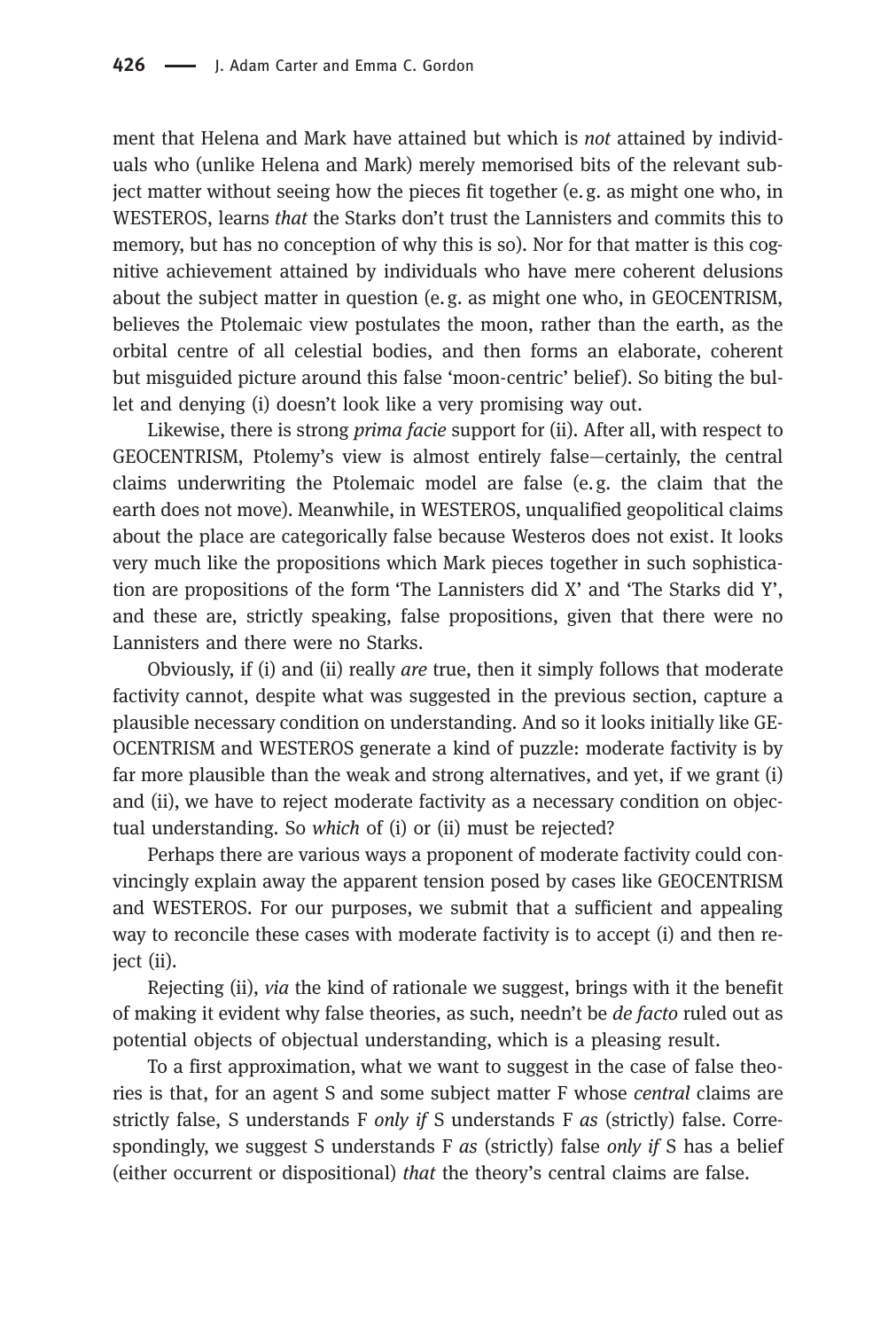Such a belief is important, as it de facto qualifies the mode under which the agent is grasping the relationship between the propositions that constitute the subject matter (a point we'll unpack shortly). To make this point concrete, consider briefly two variations in GEOCENTRISM:

GEOCENTRISM-Variation 1: Helena, along with the other students in her Astronomy class, learns about Ptolemy's geocentric model of the cosmos, according to which the planet Earth is the orbital centre the solar system, that around which other stars and planets revolved. Moved by the model's simplicity and elegance, Helena goes above and beyond, reading the entire Almagsest and laboriously drawing out maps of the Ptolemaic epicycles of the planets. On the exam, Helena gets a perfect score. Despite her fascination with the geocentric model, Helena is aware that the earth does not stand still, but in fact (as she appreciates that Copernicus showed with the help of Kelper in the  $17<sup>th</sup>$  century) revolves around the sun<sup>8</sup>.

GEOCENTRISM-Variation 2: Helena, along with the other students in her Astronomy class, learns about Ptolemy's geocentric model of the cosmos, according to which the planet Earth is the orbital centre the solar system, that around which other stars and planets revolved. Moved by the model's simplicity and elegance, Helena goes above and beyond, reading the entire Almagsest and laboriously drawing out maps of the Ptolemaic epicycles of the planets. On the exam,

We could envision a variant on this case, one that is a kind of 'middle ground' between GEO-CENTRISM-1 and GEOCENTRISM-2. In this middle-ground variant, let's suppose Helena neither believes nor disbelieves the view's central claims, but withholds judgment. Perhaps, we can suppose, Helena is in the process of comparing the Ptolemaic model with other models, and is waiting for more evidence to come in before making an endorsement. In this case, Helena would satisfy moderate factivity trivially given that she has no false central *beliefs* (i.e., she does not, like Helena in GEOCENTRISM-2 believe the theory's claims accurately represent the Solar System.) However, she would satisfy moderate factivity in a way that differs importantly from the way in which one might satisfy moderate factivity by never entertaining the propositions in the first place. We think the appropriate way to articulate Helena's position, in such a middle-ground case, is as having what we can call dispositional understanding; as with dispositional beliefs, where a condition—namely, occurrent endorsement—activates the belief, likewise, actively taking a correct doxastic stand (rather than withholding) with respect to the central propositions about which one was previously agnostic activates the understanding. Given that the variations with GEOCENTRISM involved a subject matter the central claims of which are false, this will mean that Helena (in the envisioned middle-ground case) activates her dispositional understanding upon believing (rather than withholding) of the central claims, that they are false—something she fails to do when withholding judgment. Thanks to Heather Battaly for raising this kind of case.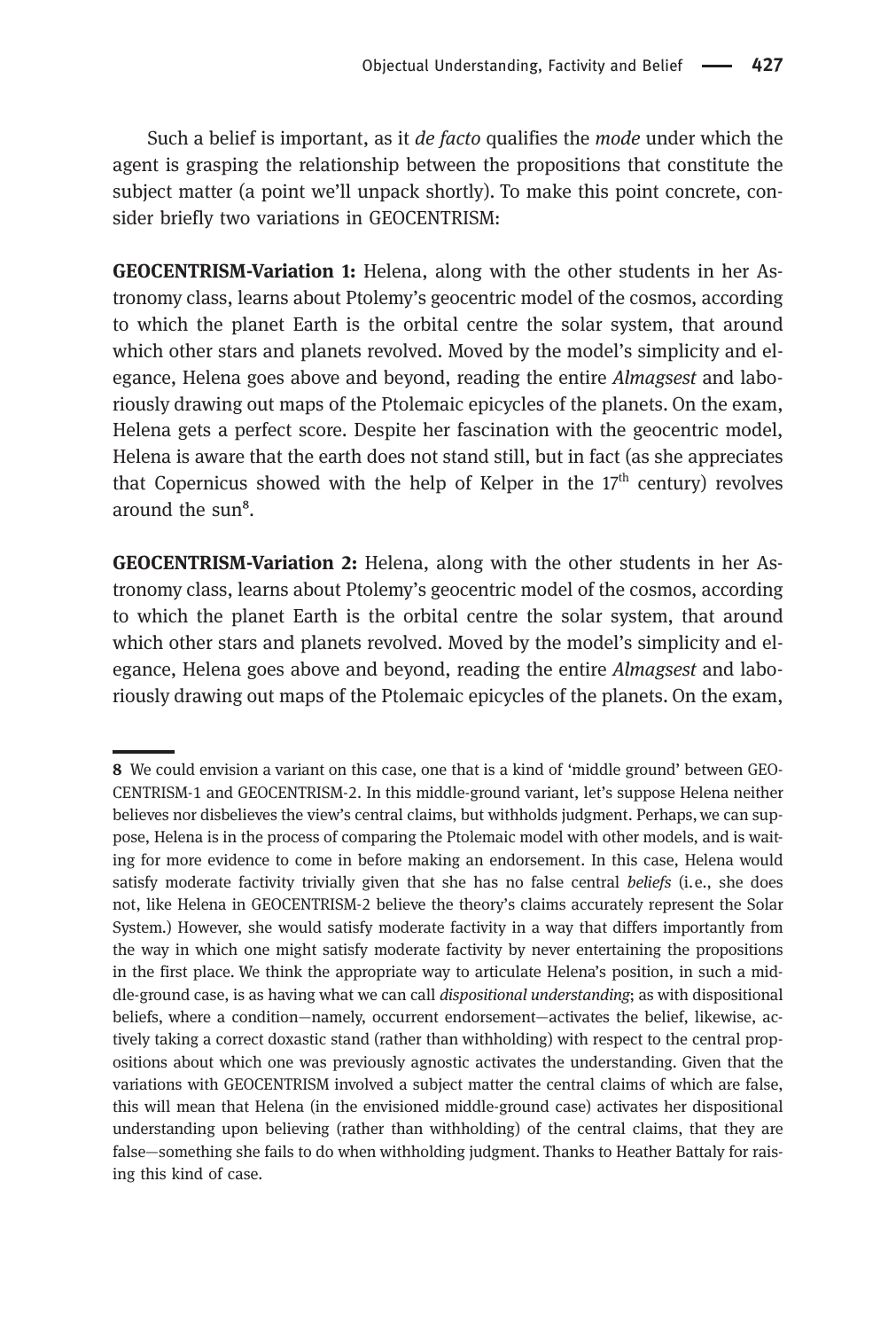Helena gets a perfect score. Helena's fascination with the geometric model leaves her blinded to the Copernican evidence against it, and she believes that the theory's claims accurately represent the structure of our Solar System.

On the rationale for rejecting (ii) which we want to propose, Helena satisfies moderate factivity in Variation-1 but not in Variation-2. Given that, on Variation-1, Helena believes that the central claims characterising the Ptolemaic view are false, the unqualified claims such as:

The earth is the orbital centre of the solar system and The sun revolves around the earth

which are false claims, do not accurately characterise the propositions Helena (in Variation 1) actually believes, and the relationships between which she competently grasps.

Rather, and to draw analogy from Sebastian Kletzl's (2011) work on assertion and testimony, the deeper structure of Helena's beliefs in Varation-1 are (in light of her belief in Copernicanism) to be read as qualified in the same sense that for example, and to use Kletzl's case—a teacher leading a discussion on Plato's Parmenedies might baldly assert 'X' where the content of the teacher's assertion should be best understood as indirect testimony to the effect that:

According to Plato in the Parmenides,  $X^9$ .

Analogously, in light of Helena's belief in Variation-1 that the central claims of Ptolemy's geocentric model are false, the particular propositions Helena believes are best understood as not the false unqualified propositions (the corresponding beliefs of which would be in conflict with moderate factivity), but rather, true qualified propositions (the belief-analogues of Kletzl-style indirect assertions) to the effect that:

According to Ptolemy, the earth is the orbital centre of the solar system and

According to Ptolemy, the sun revolves around the earth

<sup>9</sup> See Carter & Nickel (2014) for further discussion on these kinds of cases.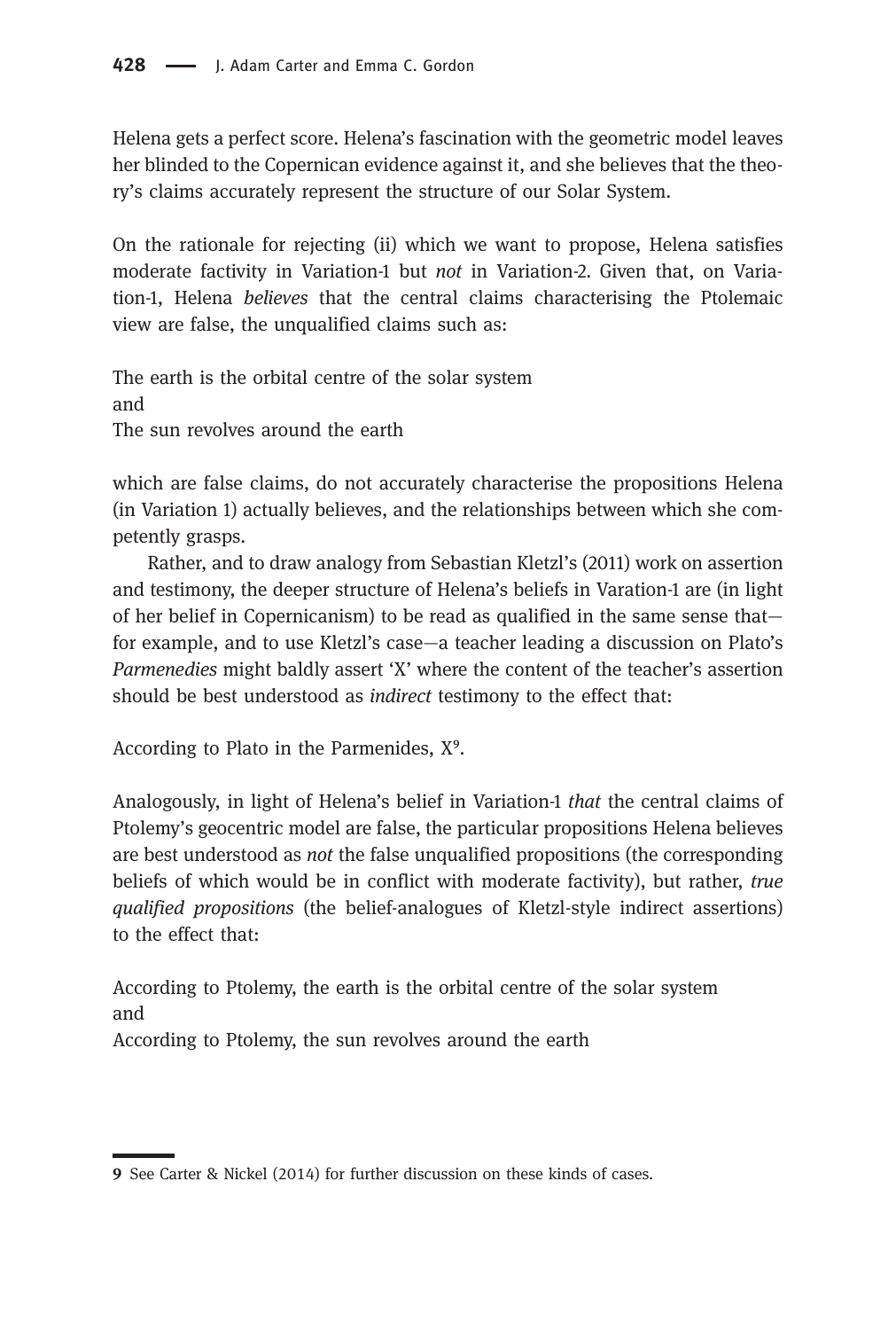Understood as qualified in this respect, the original tension—premised upon the idea that Helena's understanding of geocentrism must involve false beliefs on Helena's part, given the falsehood of the theory, is dissolved.

Of course, an implication of our escaping the puzzle by rejecting (ii) on the basis of the rationale we've suggested is that someone who pieces together the Ptolemaic view of the heavens, while believing as the Ptolemaic view says that the earth is the centre of the universe, lacks understanding of the Ptolemaic view. (And, likewise, one fails to understand the geopolitics of the seven kingdoms of Westeros if one actually thinks that these kingdoms really existed, as might one who was utterly clueless that this was a work of fiction by George R.R. Martin, and thought instead the structure of the actual world includes supernatural White Walkers, etc.<sup>10</sup>) But this, we think, is just as it should be.

It's plausible to suppose that understanding, in the special case where the object of the understanding is a false theory, simply can not permit a false meta-belief (as Helena has in Variation 2 of GEOCENTRISM) about the subject matter to the effect that the subject matter's central claims are correct (when these claims are false), even if we grant that the false meta-belief, itself, is not part of the subject matter in question (and so wouldn't itself violate moderate factivity, which applies to central beliefs of the subject matter). The reasoning here is that such a false meta-belief will entail that the agent's first-order beliefs (in Helena's case in Variation-2, beliefs about the cosmos) are not merely qualified propositions of the form (according to theory the Ptolemaic view, X…) which are true, but also false propositions of the form 'X' (where these are unqualified claims about the structure of the cosmos, which are false). And false propositions of this form fail to satisfy moderate factivity.

#### 4. Creationist Teacher Case

Consider now, the following case:

CREATIONIST TEACHER: Stella is a devoutly Christian fourth-grade teacher, and her religious beliefs are grounded in a deep faith that she has had since she was a very young child. Part of this faith includes a belief in the truth of creationism and, accordingly, a belief in the falsity of evolutionary theory. Despite

<sup>10</sup> And, correspondingly in WESTEROS: Mark understands the geopolitics of Westeros provided he is aware the work is in fact a fiction (in which case the propositions the relationships between which he grasps are best understood as true propositions of the form According to Martin's novels… [X] and not false propositions of the form The Lannisters … [X].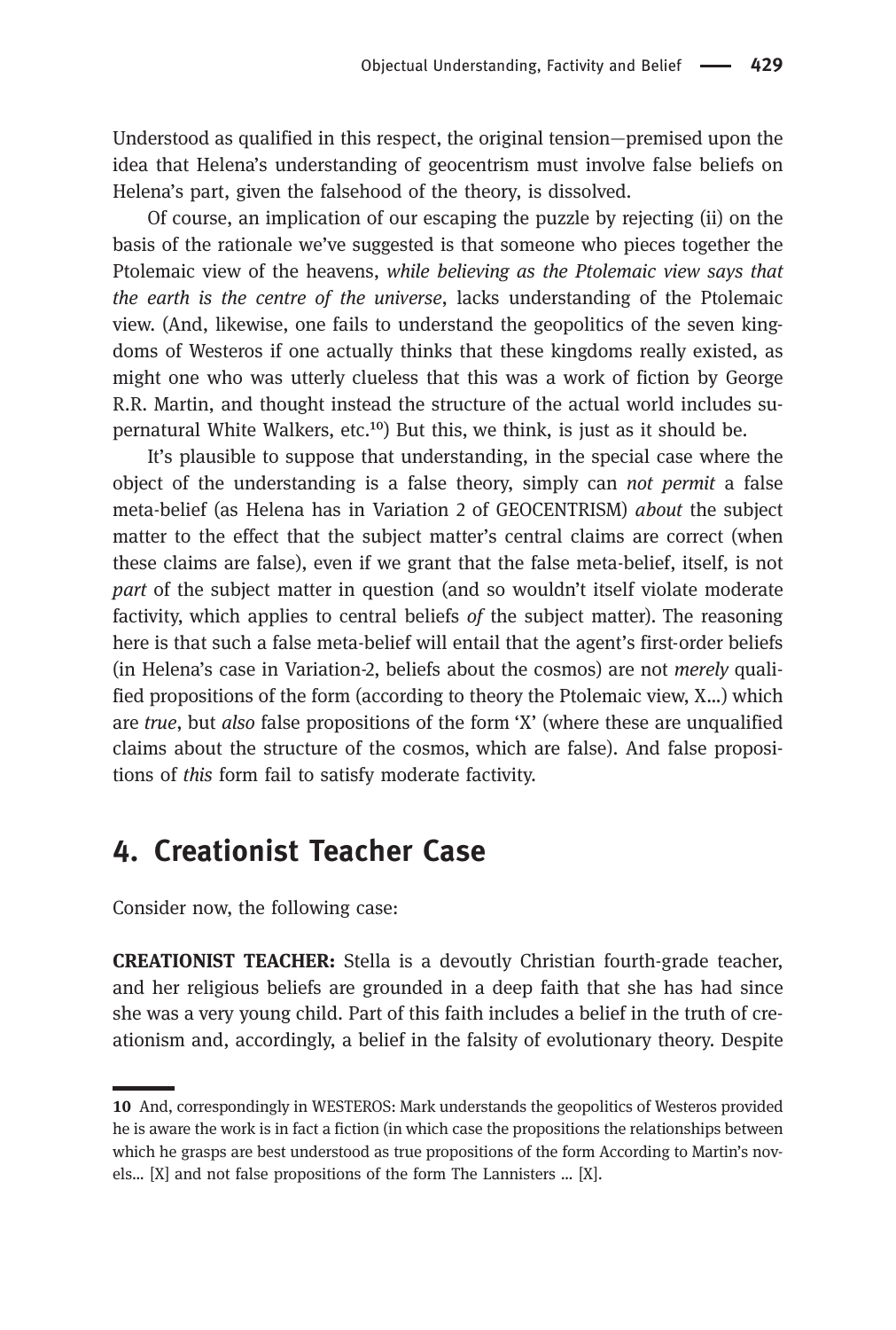this, she fully recognizes that there is an overwhelming amount of scientific evidence against both of these beliefs. Indeed, she readily admits that she is not basing her own commitment to creationism on evidence at all but, rather, on the personal faith that she has in an all-powerful Creator. Because of this, Stella does not think that religion is something that she should impose on those around her, and this is especially true with respect to her fourth-grade students. Instead, she regards her duty as a teacher to involve presenting material that is best supported by the available evidence, which clearly includes the truth of evolutionary theory. As a result, after consulting reliable sources in the library and developing reliable lecture notes, Stella asserts to her students, ''Modern-day Homo sapiens evolved from Homo erectus,'' while presenting her biology lesson today. Though Stella herself neither believes nor knows this proposition, she never shares her own personal faith-based views with her students, and so they form the corresponding true belief solely on the basis of her reliable testimony. (Lackey 2008: 48).

Lackey's case has been used to argue, among other things $^{11}$ , that the following principle concerning the transmission of epistemic properties is false:

TEP-N: For every speaker, S, and hearer, A, A knows (believes with justification/ warrant) that p on the basis of S's testimony that p only if S knows (believes with justification/ warrant) that p. (Lackey 2008: 39–40).

Lackey's key point in adverting to CREATIONIST TEACHER $^{12}$  in the service of challenging TEP-N is that Stella's failing to believe evolutionary theory is not, contrary to what TEP-N says, a barrier to students' coming to acquire knowledge of the theory on the basis of Stella's testimony. While Lackey's much-discussed case has been (unsurprisingly) controversial among social epistemologists as a counterexample against  $TEP-N<sup>13</sup>$ , it is usually taken for granted by both sides that Stella herself would not know evolutionary theory if she believed it was false<sup> $14$ </sup> (and so this is taken for granted apart from the more contentious issue

<sup>11</sup> Lackey (2007) has also used the case to argue against the knowledge norm of assertion (e.g. Williamson 2000). See Carter & Gordon (2011) and Lackey (2011) for related discussion. Cf. Benton (2014).

<sup>12</sup> For related cases, see DISTRAUGHT DOCTOR and RACIST JUROR.

<sup>13</sup> See Carter & Nickel (2014) for a defence of this kind of counterexample against TEP-N against recent attempts to defend TEP-N. Cf. however Wright (forthcoming) for a reply to Carter & Nickel.

<sup>14</sup> For a heterodox position on this point, see Myers-Schultz & Schwitzgebel (2013).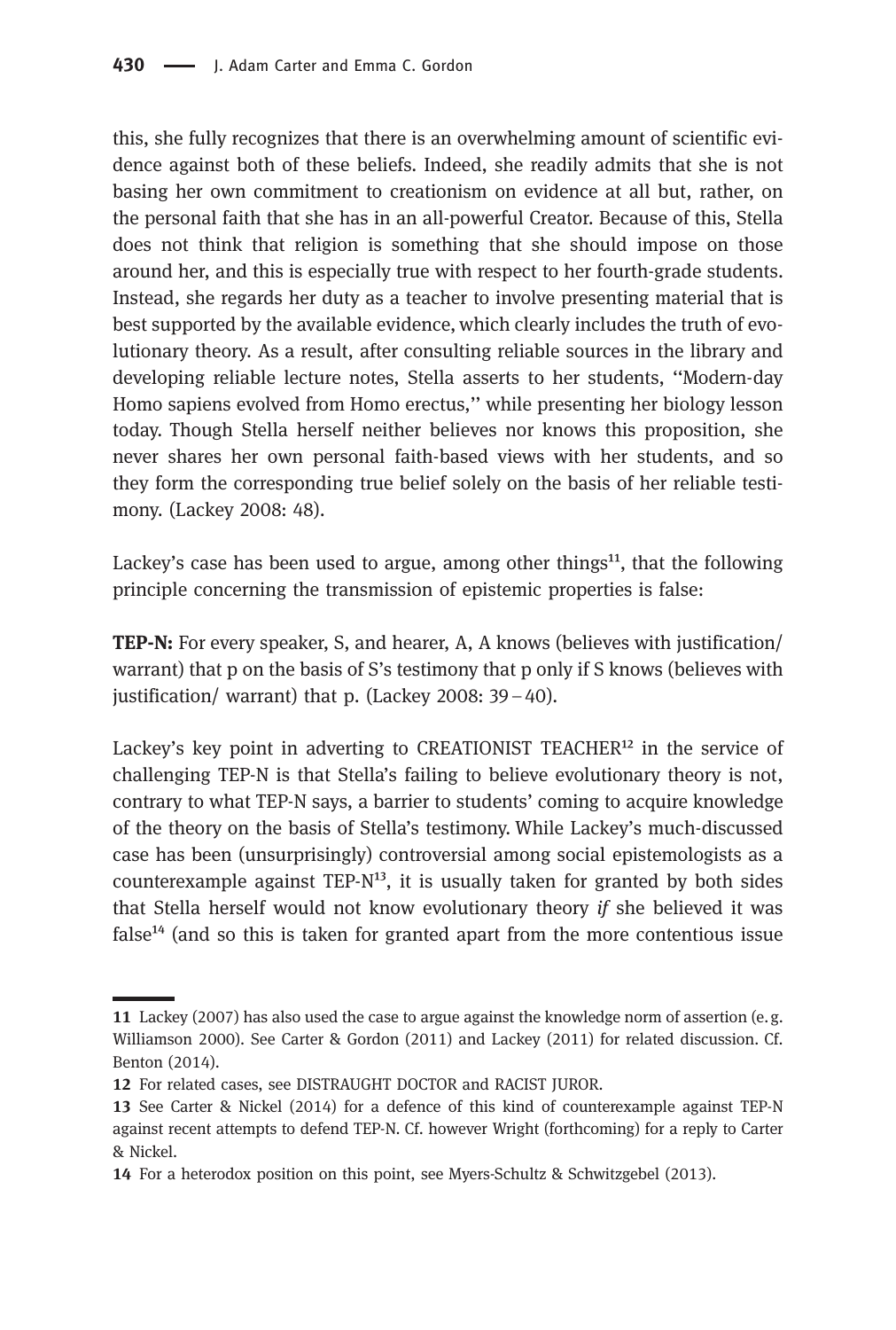of whether Stella's students could gain knowledge of Stella's testimony despite Stella's failing to believe it).

Things with objectual understanding are quite a bit more complex, however: that is, it's less clear that the analogue to the point about knowledge accepted on both sides of the TEP-N debate would also hold equally for (objectual) understanding. And this is because it seems Stella might very well be a candidate for understanding evolution, in CREATIONIST TEACHER, even if we grant that she fails to know the proposition 'Modern-day Homo sapiens evolved from Homo erectus' because she doesn't believe it.

But in order to make this point, it will be helpful to make an amendment to CREATIONIST TEACHER, so that features typically associated with objectual understanding are made more explicit, and then we'll hold fixed that Stella, due to her Christian faith, fails to believe that evolution is true. Consider now the following abridged version of the case (in which we promote her to university professor, with a stronger pedigree in the subject matter than we'd attribute to a fourth grade teacher), focusing only on Stella's own epistemic situation with respect to evolutionary theory.

CREATIONIST TEACHER\*: Stella is a devoutly Christian university professor, and her religious beliefs are grounded in a deep faith that she has had since she was a very young child. Part of this faith includes a belief in the truth of creationism and, accordingly, a belief in the falsity of evolutionary theory. Despite this, she fully recognizes that there is an overwhelming amount of scientific evidence against both of these beliefs. Stella, in fact, reads contemporary scientific journals and regularly teaches advanced graduate seminars on evolution, where students and colleagues alike admire the deep appreciation Stella has of how the theory holds together. Moreover, Stella readily admits that she is not basing her own commitment to creationism on evidence at all but, rather, on the personal faith that she has in an all-powerful Creator.

Here's a structural explanation of how CREATIONIST TEACHER\* seems to pose a problem for moderate factivity—in short, it seems very much like both of the following claims are true:

- (i) CREATIONIST TEACHER\* is a case where genuine objectual understanding is present; and yet,
- (ii) moderate factivity is not satisfied, even though the propositions constituting evolutionary theory are themselves true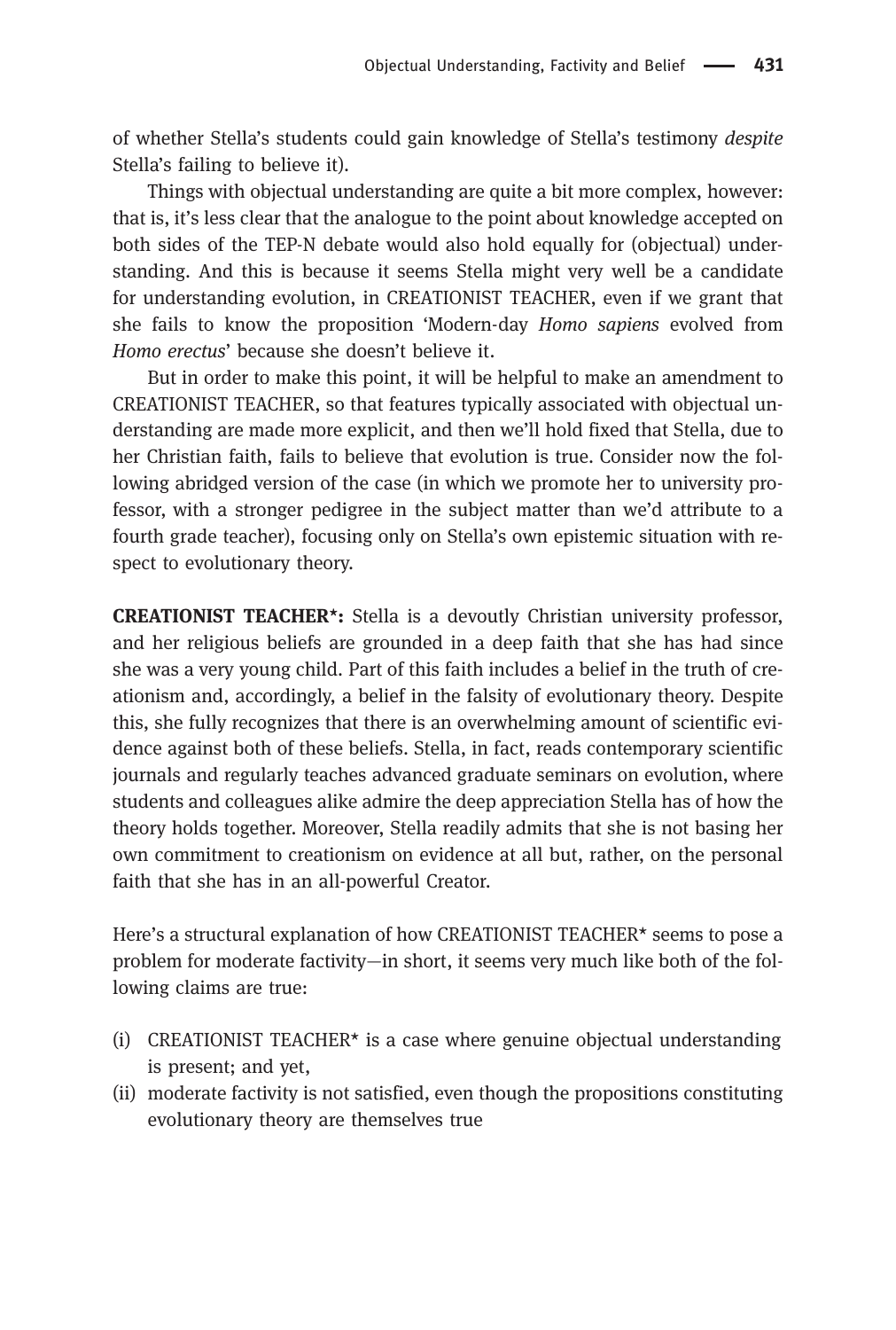And if (i) and (ii) are right, then we have to reject moderate factivity. Because rejecting moderate factivity is tantamount to embracing the very implausible weak factivity account (one which fails to save the difference between understanding and coherent delusions) the question is: should we reject (i), (ii), or both?

We've already suggested that it's at least *prima facie* very intuitive to attribute understanding of evolution to Stella. It's tempting to say that Stella's demonstration of her competence (in teaching and in her scholarship) *retroindicates* understanding—viz., one cannot plausibly get to the point Stella has got without understanding evolution.

On the matter of (ii): Support for this claim can be made with reference to two kinds of doxastic claims—a negative doxastic claim, about what Stella does not believe, and a positive doxastic claim, about what she does believe. (The relationship between these points involves some delicacy). The negative doxastic claim is that Stella does not believe various propositions that are themselves true and central to the subject matter. For instance, Stella does not believe that modern-day Homo sapiens evolved from Homo erectus. (Compare: someone plausibly does not understand the geography of the Great Lakes if that individual does not believe that these lakes are located in the North American continent).

One retort to the negative doxastic claim is that Stella does possess a range of true beliefs which, drawing from Kletzl's indirect testimony analogy discussed in the previous section, take the form:

According to evolutionary theory, [X]

where 'X' represents such propositions as Modern-day Homo sapiens evolved from Homo erectus. As the retort goes, since qualified propositions of these sort are good enough for Helena to satisfy moderate factivity in GEOCENTRISM (Variation-1) in virtue of believing, then surely they'd have to be good enough for Stella to satisfy moderate factivity in virtue of believing, in CREATIONIST TEACHER\*.

We think this retort is misguided. The Kletzl line was useful in showing how, in the cases of false subject matters, the central beliefs the agents (e. g. Helena and Mark) actually have are best described not as false unqualified beliefs but as true qualified beliefs. Merely showing that Stella has some true qualified beliefs about the subject matter in question (e. g. such as According to evolutionary theory, X, Y, Z …) does not suffice for demonstrating that Stella thereby does not have any false central beliefs.

But at this point we can imagine a rejoinder. Suppose the proponent of the retort considered were to argue: "Okay, so even if we grant that there are true central propositions (unqualified claims such as Modern-day Homo sapiens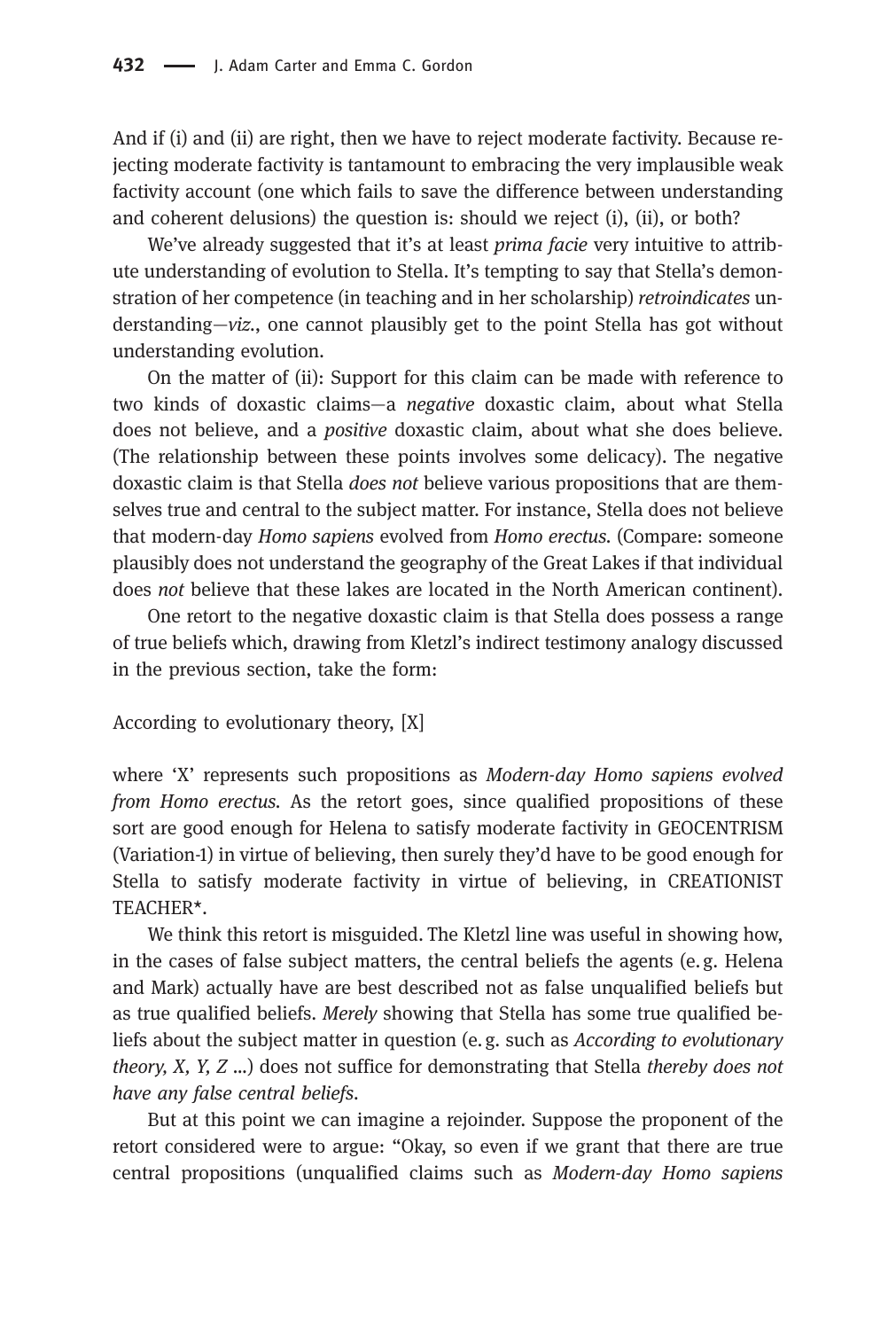evolved from Homo erectus) which Stella does not believe, it wouldn't follow from moderate factivity that Stella doesn't understand evolution. Moderate factivity says understanding is incompatible with *false central beliefs*, where as Stella's attitude with respect to the true unqualified propositions is just that she does not believe them."

In response to this retort, it will be helpful to compare CREATIONIST TEACH-ER\* with THEORETICALLY NIHILISTIC TEACHER\*:

THEORETICALLY NIHILISTIC TEACHER\*: Bella desires above all financial security and a comfortable life. While she recognises that she lacks many practical and entrepreneurial skills that would be useful in the service of achieving these aims, she comes to recognise (on the basis of theoretical aptitude scores) that she has a natural proclivity for appreciating the nuances of evolutionary theory—something which does not in itself interest her in the slightest. Her desire for financial security and a comfortable life leads her to publish extensively on evolutionary theory and to receive an endowed professorship, which affords her the financial security and comfort she desired. Bella has never cared whether the theory is true and has not stopped to contemplate whether it's actually the case that Modern-day Homo sapiens evolved from Homo erectus.

We want to remain non-committal on the matter of whether Bella counts as understanding evolutionary theory, in virtue of simply not believing the central true propositions of evolutionary theory. We may suppose that Bella's beliefs in THE-ORETICALLY NIHILISTIC TEACHER\* are best understood as qualified, just like the true beliefs we can attribute to Stella, which take the form

According to evolutionary theory, [X].

Importantly, though—and this connects with the positive doxastic claim in support of (ii)—Stella is actually not like Bella in one very important respect. Stella not only (like Bella) is such that she fails to believe various true (unqualified) central propositions about evolutionary theory (e. g. Modern-day Homo sapiens evolved from Homo erectus), but moreover, Stella positively holds central unqualified propositions to be false. After all, Stella, due to her deeply held Christian faith, while believing According to evoluationary theory, Modern-day Homo sapiens evolved from Homo erectus is true, believes Modern-day Homo sapiens evolved from Homo erectus is false. And so, in support of (ii), regardless of whether failing to believe true propositions central to a subject matter violates moderate factivity, positively believing (as Stella does) that propositions central to the subject matter in question are false, would be in violation with moderate factiv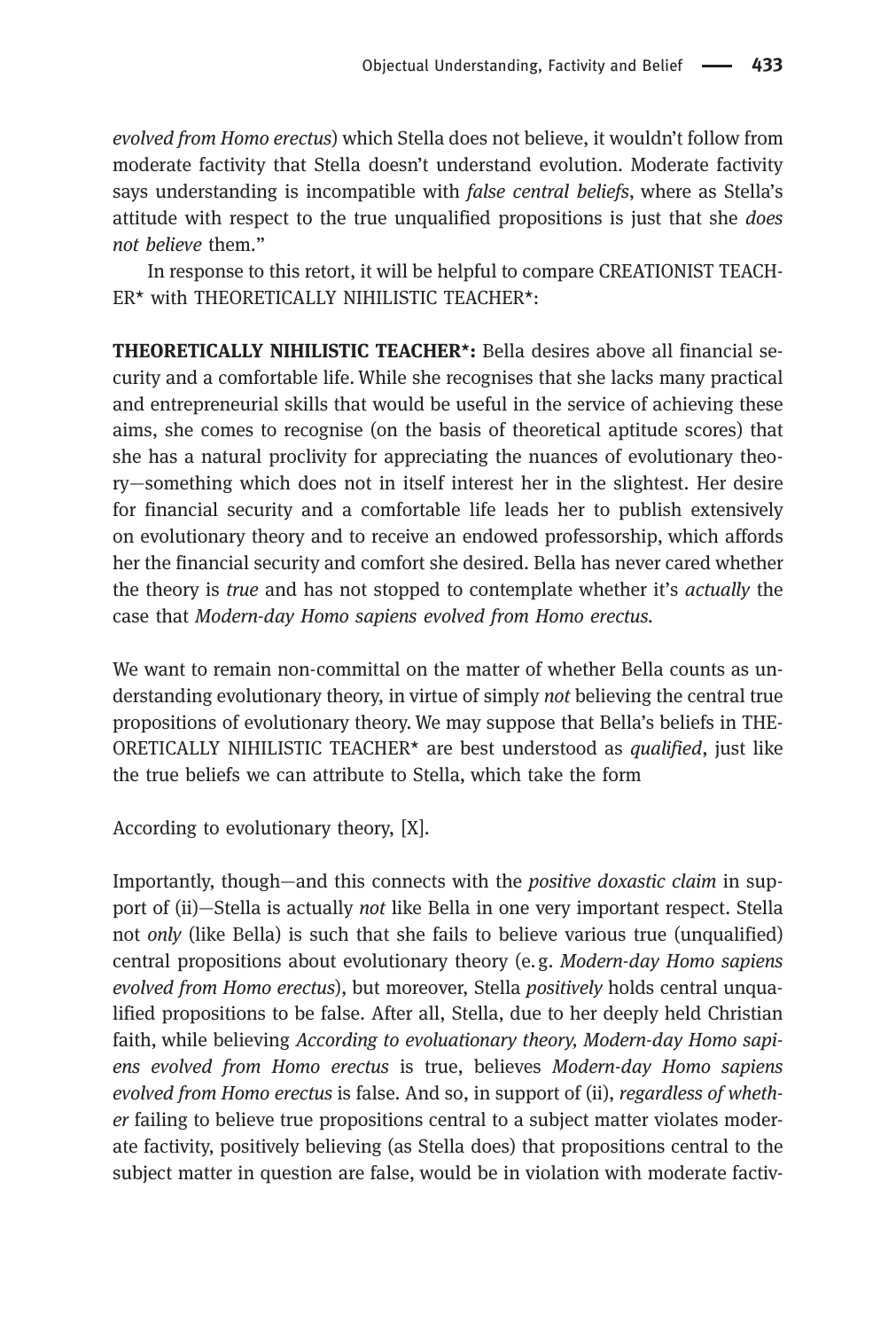ity, understood as a constraint to the effect that understanding is incompatible with any central false beliefs.

Putting this all together, it should be clear now why CREATIONIST TEACH-ER\* looks like a much more difficult challenge for one wishing to uphold moderate factivity than do the inverse sort of cases involving understanding of false theories (GEOCENTRISM and WESTEROS). And so the remaining question is: in light of the support we've seen for both (i) and (ii), and given that (i) and (ii) entail that moderate factivity must be rejected as a necessary condition on understanding, which should we give up, (i) or (ii)?

What we want to now suggest is that the way out of the puzzle is to deny (i) and thus, contrary to what is admittedly plausible, to deny that Stella (in CREA-TIONIST TEACHER\*) does understand evolutionary theory. A satisfactory answer will of course require a residual explanation for why it is nonetheless attempting to attribute to Stella understanding in CREATIONIST TEACHER\* despite the fact that, as we'll argue, this attribution would be mistaken.

# 5. Diagnosis

Of course, one kind of argument for why we should refrain from attributing understanding evolutionary theory to Stella in CREATIONIST TEACHER\* is very simple: the simple argument proceeds as follows: moderate factivity is a necessary condition on understanding; Stella (as suggested in the previous section, in the support of claim (ii)) violates moderate factivity, and so therefore Stella doesn't understand evolutionary theory.

This kind of argument, however, would be dialectically ineffective in the context of the puzzle raised in the previous section. The puzzle took the following form: two prima facie claims (e. g. that understanding is present in CREATONIST TEACHER\* and that moderate factivity is violated in CREATIONIST TEACHER\*) imply that moderate factivity is false; and so as the puzzle went, because we don't want to reject moderate factivity (given that it fails to save the difference between understanding and coherent delusion), we need to show which one is false. An explanation for why either (i) or (ii) is false should thus be neutral with respect to the truth of moderate factivity in the sense that any such explanation must not appeal to the truth of moderate factivity. And so this simple argument is off limits in the present context.

What is needed is an *independent* reason, one which does not *rely* on the truth of moderate factivity, to suggest that Stella fails to understand in CREA-TIONIST TEACHER\*. We now turn to providing such an independent reason,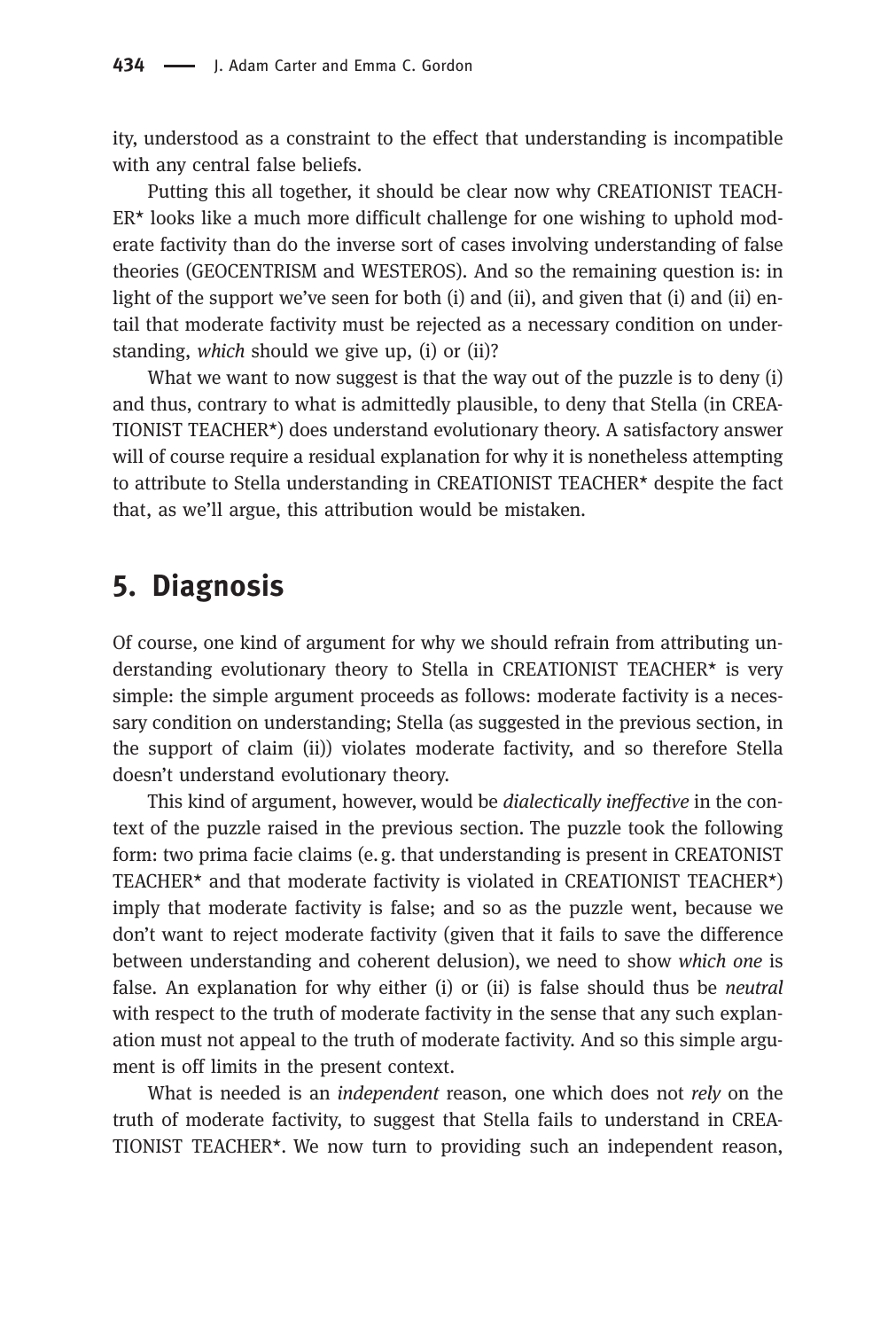one which draws some inspiration from recent work on understanding by Hills (2009).

Firstly, Hills' (2009) discussion of understanding is situated within the context of moral understanding, though the lessons that can be learned form her discussion can be applied mutatis mutandis to understanding more generally. Hills' particular interest is to suggest why moral knowledge should be thought of as different from moral understanding, the latter of which she takes to be more valuable; in drawing this distinction, Hills highlights a range of abilities the possession of which she regards as distinctive of understanding but not knowledge.

While Hills' discussion of understanding and abilities is situated specifically within the framework of understanding-why, rather than objectual understanding, we can very plausibly generalise from these conditions. Of understandingwhy, Hills (2009, 102) writes:

The grasp of the reasons why p that is essential to understanding involves a number of abilities: to understand why p, you need to be able to *treat*  $q$  as the reason why p, not merely *believe* or *know that* q is the reason why p. If you understand why p (and q is why p), then in the right sort of circumstances you can successfully:

(i) follow an explanation of why p given by someone else

(ii) explain why p in your own words

(iii) draw the conclusion that  $p$  (or that probably  $p$ ) from the information that  $q$ 

(iv) draw the conclusion that p' (or that probably p') from the information that q'

(where p' and q' are similar to but not identical to p and q)

(v) given the information that p, give the right explanation, q;

(vi) given the information that p', give the right explanation, q'

For Hills, possessing the abilities in  $(i)$ – $(vii)$  are part of what is required to treat p as the reason why q, something one must be able to do in order to understand why p.

With reference to Hills' criteria, we can straightforwardly show why Stella would fail to count as understand-why evolutionary theory explains the presence of modern day Homo sapiens, and from this, we want to suggest why an analogous move suggests Stella doesn't understand (in the objectual sense) evolutionary theory.

With reference to Hills' criteria, Stella (in CREATIONIST TEACHER\*) satisfies (i) and (ii) but fails (iii) and (iv). She fails (iii) because she is not disposed to draw the conclusion that that evolutionary theory is true (or that probably, evolutionary theory is true) from the information about the presence of modern day Homo sapiens. Likewise, where p' and q' are similar to but not identical to 'evolutionary theory' and 'facts about the presence of modern day homo sapiens' respectively, Stella is not disposed to draw the conclusion that p' (or that probably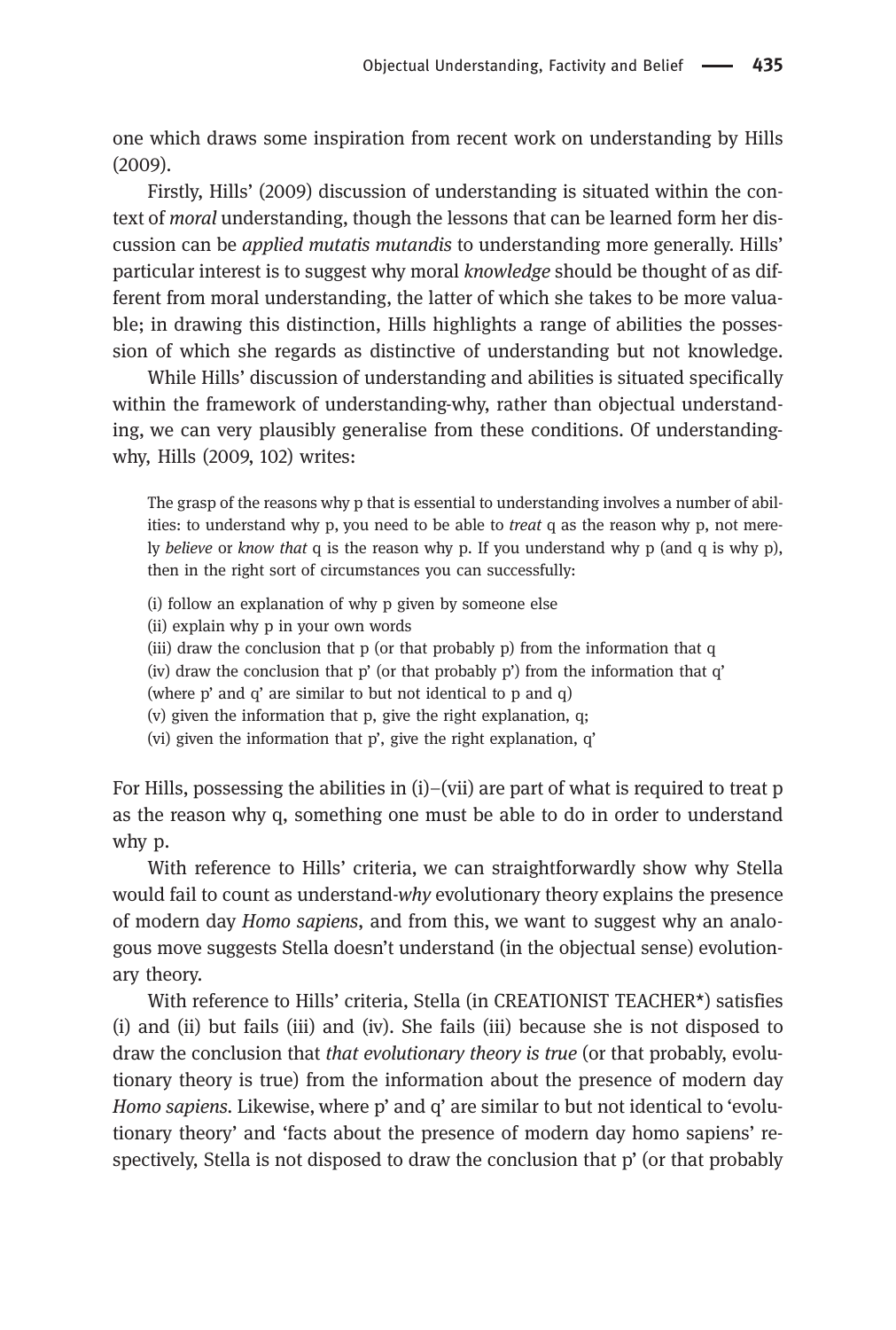p') from the information that q'. In light of the facts about present day homo sapiens, Stella in fact has drawn a strikingly different conclusion from evolutionary theory, one involving an all-powerful god $^{15}$ .

Putting this altogether, on Hills' model, Stella doesn't understand why evolution explains the presence of modern-day Homo sapiens because Stella (in virtue of failing (iii) and (iv)) lacks certain dispositions needed to treat evolution as a reason for the presence of modern-day Homo sapiens.

Let's now transpose this kind of philosophical point to the arena of objectual understanding. One helpful way to do so will be to consider Hills' (2009, 102–3) remarks, shortly after noting these various abilities, of what they—but not mere propositional knowledge—afford an individual.

But I think that having these abilities is not the same as having extra pieces of knowledge. Gaining this extra knowledge may help you acquire the requisite abilities, but you might have the extra pieces of knowledge without having the kind of good judgement that enables you to generate new true moral beliefs yourself. Surely no extra piece or pieces of knowledge guarantee that you have these abilities.<sup>16</sup> (Hills 2009, 103).

Transposing now the relevant context to *evolutionary* beliefs (rather than moral beliefs). Is Stella (in light of her epistemic position with respect to the subject matter of evolution and the corresponding abilities plausibly attributed to her) able to generate new true evolutionary beliefs? We want to consider the case

16 Our italics.

Consider, though, the following potential 'contextualist'-style objection: that Stella could potentially meet all of Hills' conditions, if Stella was presupposing evolutionary theory within the context of teaching. If she presupposes evolutionary theory, then she is in the position to draw the relevant inferences, satisfying (iii) and (iv). However, when Stella is not in that context and isn't presupposing evolutionary theory, she won't draw those inferences. On this kind of rationale, (iii) and (iv) are failed outside of the classroom but satisfied within it. And so, contrary to the line we suggest, Stella does understand, by Hills criteria, evolutionary theory, at least when it is being presupposed. While we aren't in principle opposed to a contextualist-style treatment of understanding (though see Carter 2014 for some reservations), we have two reasons to resist the above diagnosis. Firstly, if being disposed to draw the relevant inferences is something that would simply follow from (genuinely or properly) presupposing evolutionary theory, then it seems unclear that Stella is presupposing evolutionary theory in the classroom. Ex hypothesi, Stella is not disposed to treat evolution as a reason for the presence of modern-day Homo sapiens, even if she is disposed, in the classroom, to teach what the theory says. If, by contrast, presupposing the theory in the classroom does not entail having the disposition to draw the relevant (i.e., to (iii) and (iv)) inferences, then it's hard to see what work the inclusion of presupposing in Stella's narrative would do in the service of undermining the suggestion that Stella fails (iii) and (iv) in the context of the classroom. Thanks to Heather Battaly for pressing us on this point.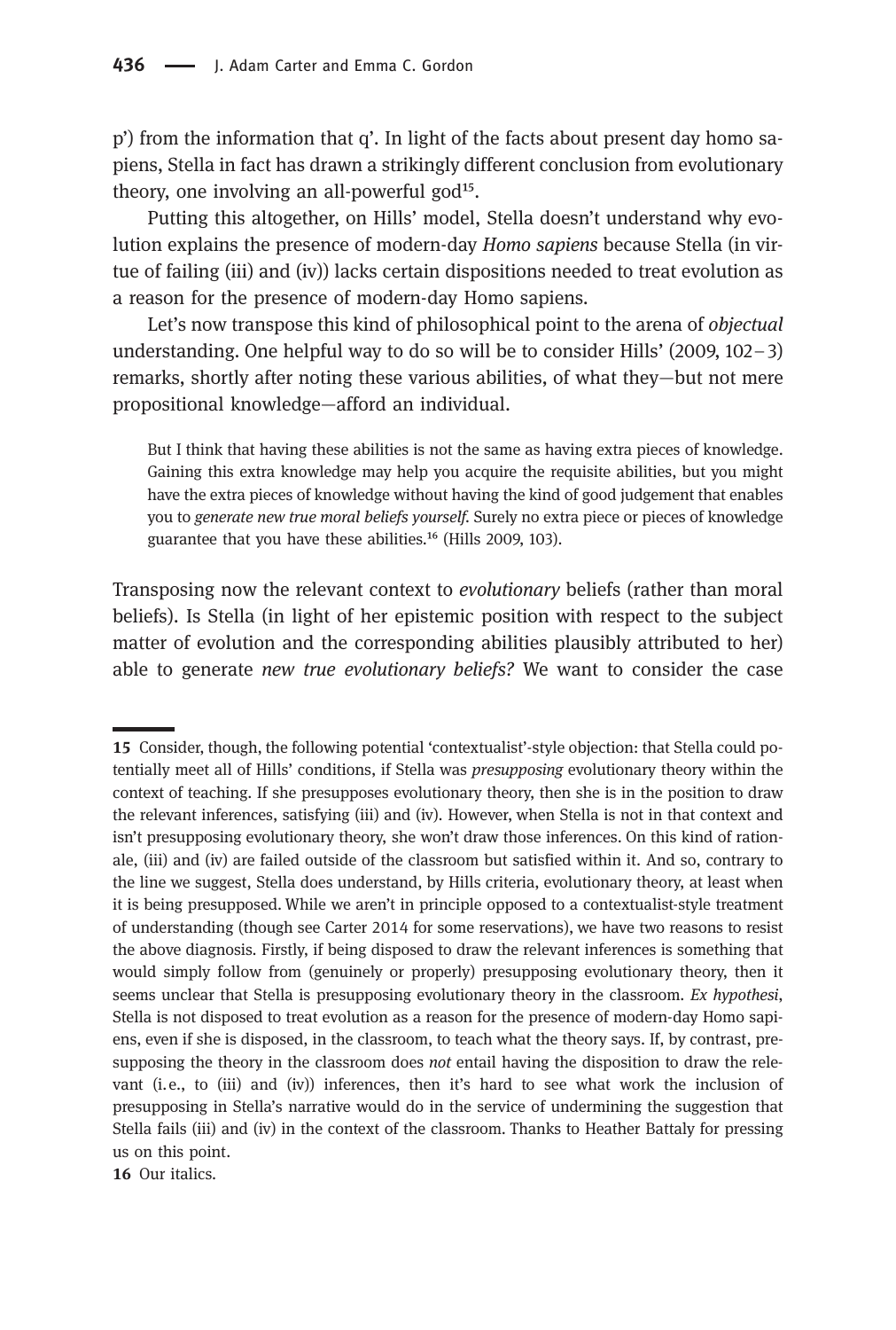for 'yes' and then to show why this case is problematic (and, in doing so, we'll offer some initial suggestions for why individuals might be tempted to attribute Stella understanding even though she lacks it).

The case for thinking Stella can generate new true evolutionary beliefs (in light of the situation described in CREATIONIST TEACHER\*) is, firstly, that Stella seems to be clearly in a better position to form new true evolutionary beliefs than would be, say, a teacher who has merely memorised a teaching book but has failed (as Stella does) to appreciate the intricate way the pieces of the theory fit together. Following from Hills', we might think such an individual (provided she holds the relevant beliefs in question) would be a candidate for items of evolutionary knowledge but not understanding, as we'd be inclined to attribute Stella. The second part of the 'yes' case insists that Stella (despite not believing evolutionary theory) has the ability to draw new true evolutionary beliefs because she can (in virtue of the coherent picture of evolution she possesses) draw new true beliefs of the form:

According to evolutionary theory, [X].

and further that these are new, true, evolutionary beliefs. It strikes us as a trap to get bogged down in the semantic point of whether beliefs of the form According to evolutionary theory,  $[X]$  is itself a 'new true evolutionary belief' (in the sense that is relevant to Hills' point about what understanding affords us) or whether only learning new unqualified propositions about evolution would qualify.

For our purposes, we want to highlight a very important limit on Stella's abilities to acquire new true evolutionary beliefs, a limit in place specifically because Stella believes *Not-[X]* for most all the beliefs she has which take the form  $Ac$ cording to evolutionary theory,  $[X]$ . Consider that a full description of most of Stella's evolutionary-related doxastic attitudes takes the following conjunctive form:

According to evolutionary theory, [X] and Not-[X]

For example:

According to evolutionary theory, Homo sapiens evolved from Homo erectus AND It's not the case that Homo sapiens evolved from Homo erectus.

Because for every 'X' claim (where X is a claim of evolutionary theory) Stella believes this conjunction, Stella is deeply limited in the new true evolutionary beliefs she can learn via her competence with the theory. For every unqualified proposition which she could learn about evolutionary theory (e. g. by applying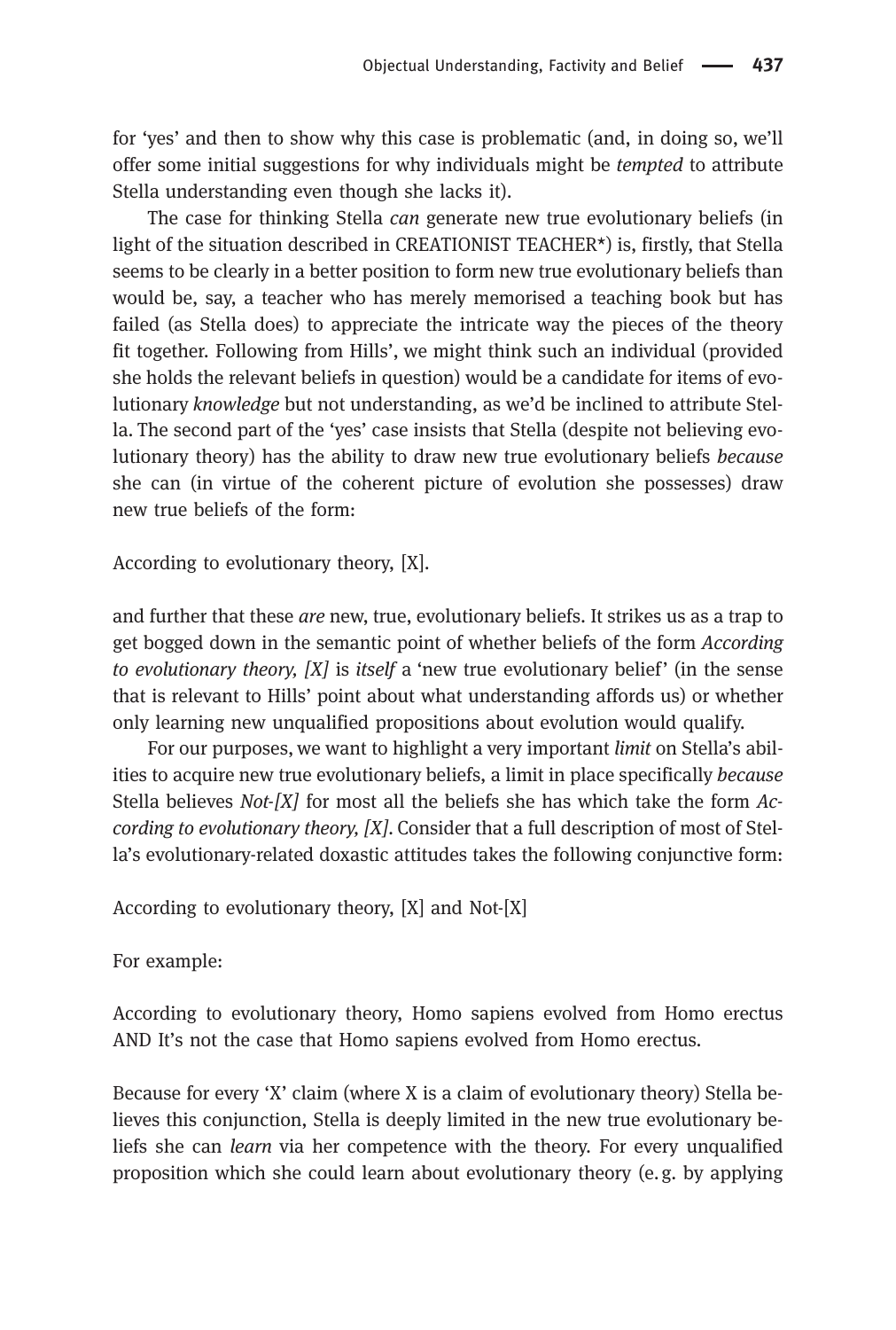what she grasps to new cases and new information) she fails to do so. She merely acquires new beliefs in qualified propositions. Even if these new beliefs in qualified propositions 'count' as new beliefs about evolutionary theory, there is in each case, exactly one corresponding belief (expressed by the unqualified proposition) which Stella lacks the ability to learn, and this precisely because she believes evolutionary theory is false.

To summarise the reasoning just put forward: to the extent that  $(a \, la \, Hils)$ understanding involves the ability to learn new (relevant) propositions, Stella is profoundly limited in what she is able to learn, and on the basis of this, we think there is good cause to place an important wedge between Stella and individuals who (unencumbered with her mistaken belief that evolutionary theory is false) are able to learn *unrestrictedly* in light of the grasp they have on evolutionary theory. To the extent that this is right, we have a principled explanation for how we can escape the puzzle, without (illicitly) relying on the truth of moderate factivity to make the point.

Moderate factivity, recall, looked in trouble because the following two claims looked very plausible:

- (i) CREATIONIST TEACHER $\star$  is a case where genuine objectual understanding is present; and yet,
- (ii) moderate factivity is not satisfied, even though the propositions constituting evolutionary theory are themselves true

We've suggested that the best way to vitiate the threat to moderate factivity posed by CREATIONIST TEACHER<sup>\*</sup> is to deny (i), and so to say, contrary to what might have seemed originally compelling, that Stella in fact does not understand evolutionary theory.

## 6. Concluding Remarks

We want to conclude with two final points, both aimed at diagnosing why we might originally be inclined to attribute understanding in CREATIONIST TEACH- $ER*$  even though this is a mistake. The first point is that, at least in her capacity as a teacher and academic, Stella is *acting* as if evolutionary theory is true, by carrying on her intellectual activities as though the view is true. To the extent that she does this, we naturally get the sense that evolutionary theory is something Stella uses regularly as a premise in practical reasoning and deliberations (as these deliberations and reasoning would play out in the classroom). But then, given the tight connection between practical deliberation and belief, it be-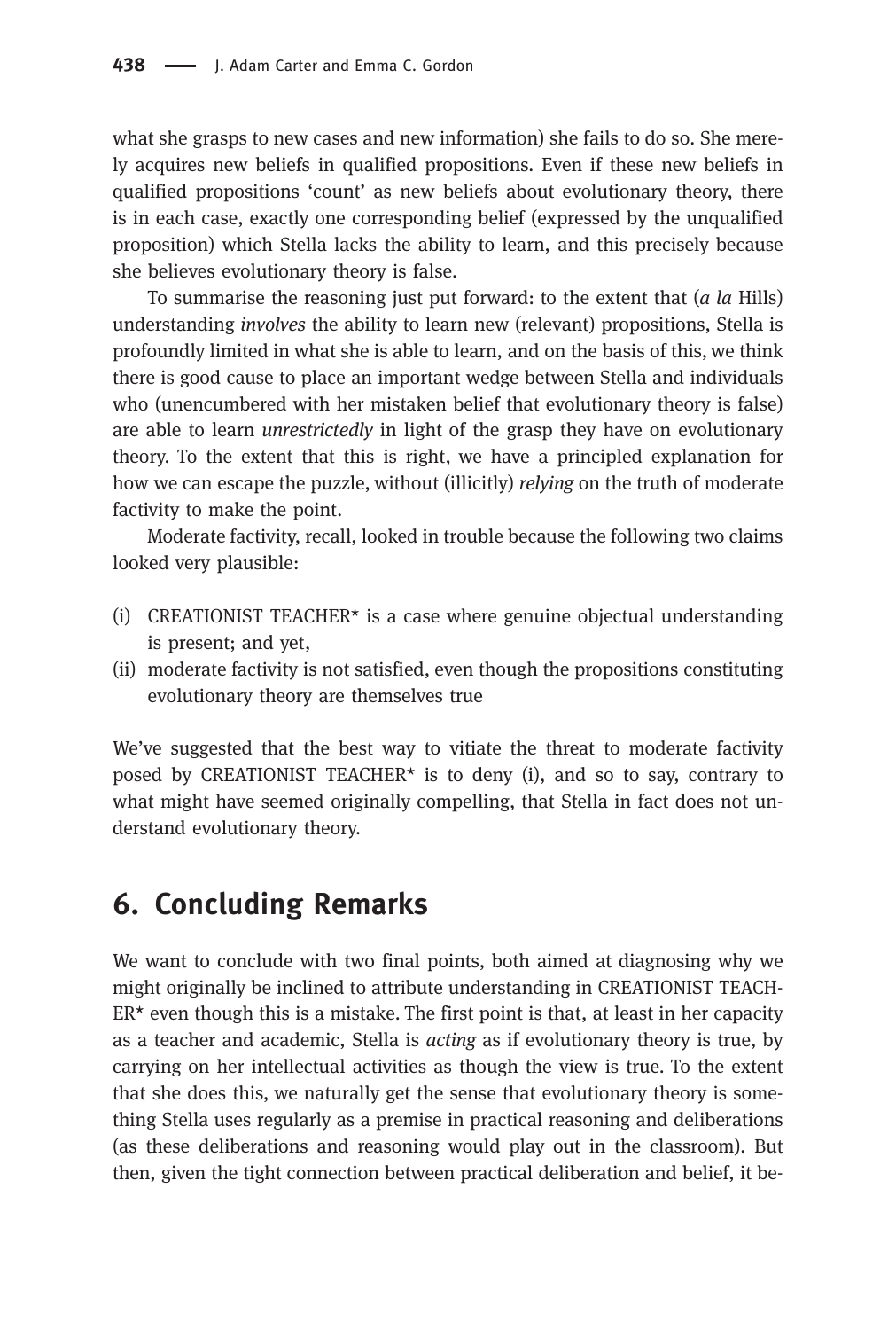comes hard to see how Stella doesn't (contrary to her protestations) simply believe the theory. Of course, and setting aside the psychological plausibility, it is stipulated in the case that she does not believe the theory. The point here is to suggest that one reason we might be inclined to attribute to her something she'd have only if she actually believed the theory (i.e. understanding) is that she is (in light of the details of the case) one we easily imagine as possessing all the trappings of one who did believe the theory.

The second concluding remark is that we might be mistakenly tempted to attribute to Stella understanding because Stella seems to attain a kind of cognitive achievement which is lacked by individuals who (for example) merely believe the key propositions of evolutionary theory on the basis of testimony but fail to see how they fit together, or for that matter people who have a coherent grasp on what they take to be evolutionary theory while (and unlike Stella) confused about what evolutionary theory actually says. Stella's epistemic situation is defective in neither of these ways, and so this might lead us to think that understanding rather than something less would rightly mark Stella's achievement not shared in the other two kinds of contrast cases.

Following Riggs' (2004) terminology—particularly his distinction between understanding and *intelligibility*—we think the explanation for the attractiveness of the line of thinking just stated is best accounted for by the fact that Stella has achieved a kind of intelligibility that is plausibly a necessary (but not sufficient) condition for understanding. Intelligibility is attained when one pieces together or grasps the items of information in a subject matter but regardless of whether the agent has any true beliefs. For example, a defense attorney might offer a tightly spun and very believable account of a series of events surrounding a murder in 'Case X' which helps the individuals of the jury to make sense very nicely of all the evidence shown in a courtroom over the course of Case X. By appreciating the way the defense attorney's story fits together, a juror might well attain a kind of intelligibility she lacked previously, when confused about how the evidence fit together. And this is so even if the defense attorney is clever but deceitful, and so even if the story told is one that was simply made up. Such an ability to grasp the relationships between the propositions is widely taken to be a hallmark of objectual understanding<sup>17</sup>, and so the presence of intelligibility attained by Stella in CREATIONIST TEACHER\* might plausibly explain part of the initial pull to think Stella can understand EVOLUTIONARY THEORY\* without believing it: because she has attained a certain thing that one understands only if one attains.

<sup>17</sup> See for example Grimm  $(2011)$  and Kvanvig  $(2004,$  Chapter 8).